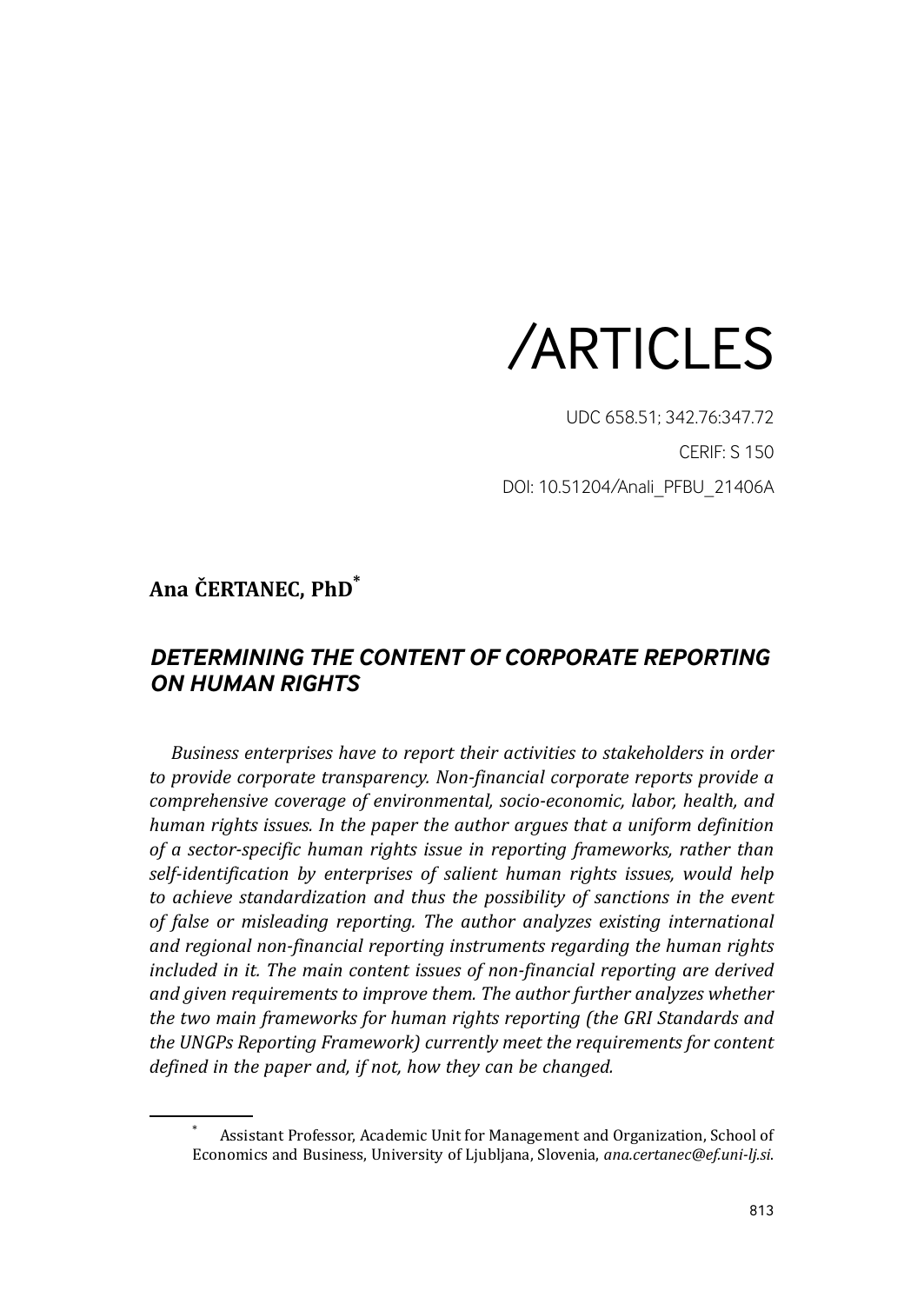**Key words**: *Non-financial corporate reporting*. – *Human rights*. – *Reporting requirements*. – *UN Guiding Principles Reporting Framework*. – *GRI Standards*.

### **1. INTRODUCTION**

In addition to generating profit, business enterprises also have a social responsibility, which may assist a government in fulfilling welfare state goals (Buhmann 2006, 189). Their operations affect human rights of many stakeholders – from primary stakeholders including employees, shareholders, customers, suppliers, and creditors to secondary stakeholders including the local community, social activists, the media, business groups, etc. Human rights<sup>1</sup> are rights deemed to belong to an individual. It is emphasized that human rights are universal, indivisible, interdependent, and interrelated (World Conference on Human Rights 1993). The International Standard ISO 26000 (International Organization for Standardization 2010, para 6.3.2.1) additionally states that they are both inherent and inalienable.

When the international human rights regime was set up, states were designated as the sole duty-bearers, but now the subjects of international human rights law are also non-state actors, including business enterprises (Economic and Social Council 2006, para 9). It is accepted that business enterprises have an indirect obligation to respect human rights as international law requires states to adopt appropriate legislation ensuring that non-state actors do not violate recognized human rights (Bilchitz 2013; Ruggie 2013), but many authors (Muchlinski 2001; De la Vega, Mehra 2009; Letnar Černič 2011; Čertanec 2019) share the view that they also have a direct obligation to do so. The protection of human rights in business is mostly governed by non-binding policies, ranging from an individual business's internal code of conduct to recommendations issued by international organizations (e.g. the UN Global Compact Principles, the OECD Guidelines for Multinational Enterprises, the International Standard ISO 26000). Until now the most influential non-binding recommendations have been the UN Guiding Principles on Business and Human Rights (GPs).<sup>2</sup> adopted in 2011, which are structured as guidelines, but their language suggests obligation (Čertanec 2019).

<sup>&</sup>lt;sup>1</sup> Throughout this article, the term "human rights" denotes human rights and fundamental freedoms.

<sup>2</sup> Human Rights Council (2011).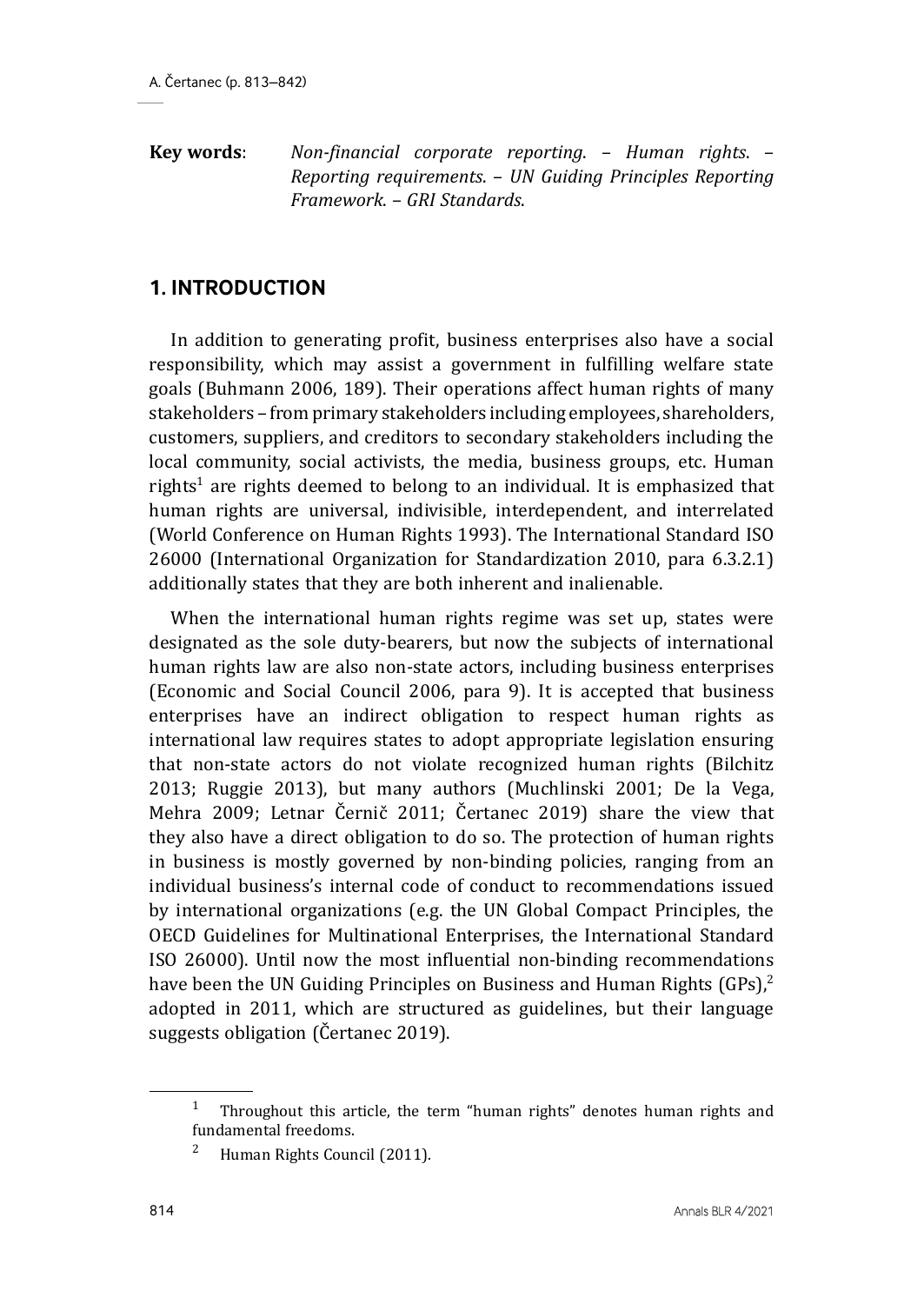The UNGPs have assigned to states a duty to protect human rights from abuses by third parties and to business enterprises a responsibility to respect human rights. Both states and business enterprises are responsible for providing victims access to an effective remedy should an abuse occur. Part of the responsibility to respect human rights is conducting human rights due diligence. The process of due diligence includes also communicating how the actual and potential human rights impacts are addressed (GP 17). The most appropriate way to inform stakeholders about business enterprise's operations/activities is reporting.

Reporting can be formal or informal, depending on the addressed stakeholders. Reporting requirements often differ, according to the enterprise's size and sector. Small business enterprises are often exempt from the mandatory reporting, while reporting is especially important in large and public enterprises and enterprises in high-risk industries. It is of vital importance that transparency, credibility, and comparability are guaranteed and therefore there is a tendency to standardize reporting.

Current reporting instruments and frameworks mostly focus on disclosure just for the sake of doing it. The quality of reports is irrelevant, as they do not undergo an audit, since the content of the report is not clearly defined. In this way, a large quantity of reports with no real value is produced and they do not help create organizational change. Using a descriptive method, a method of analysis and comparison, the author argues that a uniform definition of sector-specific human rights issues in reporting frameworks, rather than self-identification by enterprises of material issues or salient human rights issues, would help to achieve standardization and thus create the possibility of sanctions in the event of false or misleading reporting. This would create an environment where all the information is internalized and actual changes are made.

In line with the outline of the paper, the author initially theoretically examines the characteristics of non-financial reporting, particularly corporate human rights reporting. Furthermore, the author addresses the content of corporate human rights reports and analyzes existing international and regional non-financial reporting instruments regarding the human rights included in them. Chapter 4 discusses the main content challenges of non-financial reporting – the unclear definition of human rights issues, a form-over-substance problem and the lack of sanctions for false or missing content. On this basis, the author derives requirements regarding the content – defining the exact human rights issues specific to each sector and the imposition of sanctions for non-reporting of defined issues or incorrect reporting. Finally, the author analyzes whether the two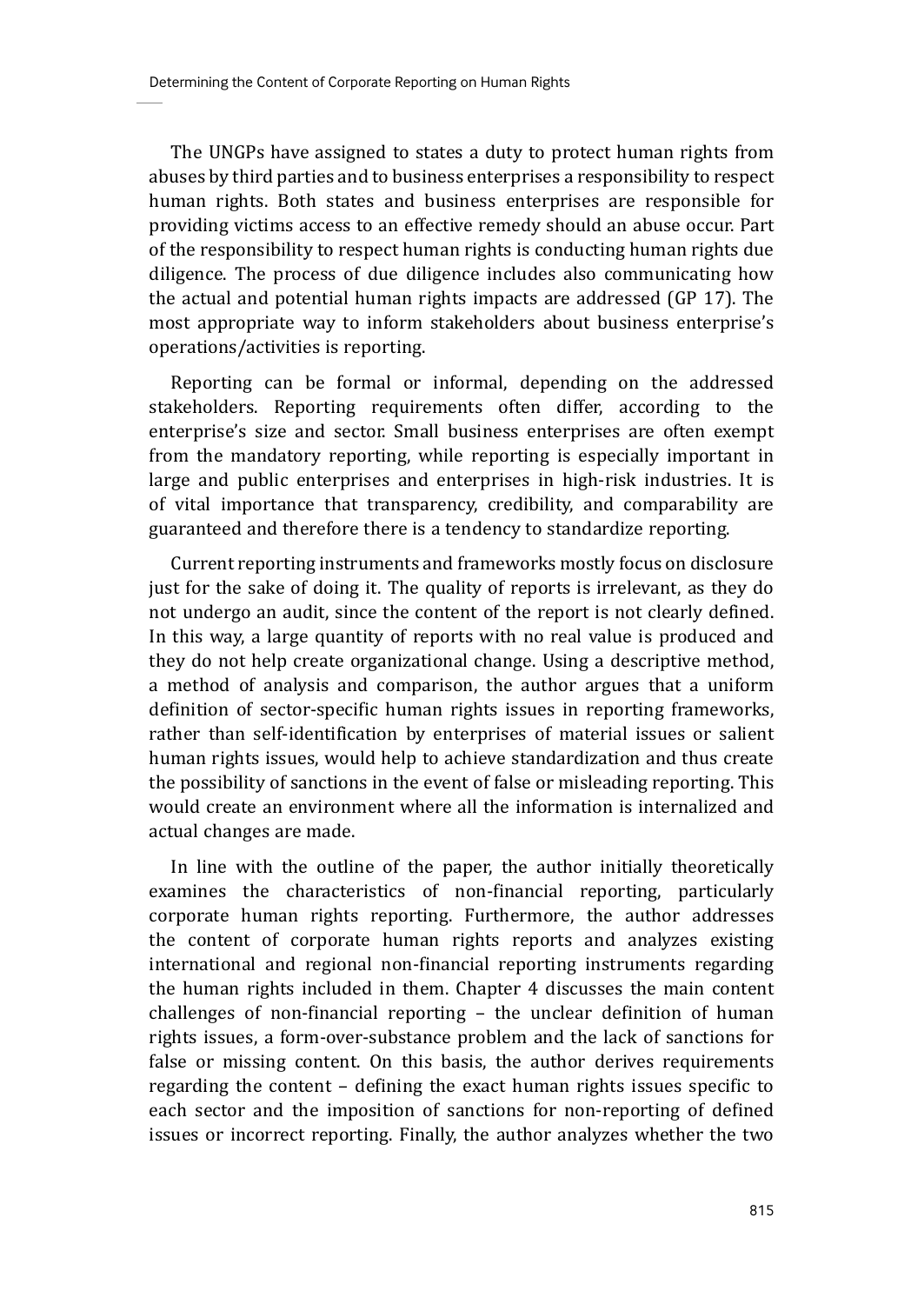main frameworks for human rights reporting (the GRI Standards and the UN Guiding Principles Reporting Framework) currently meet the requirements for content determined by the author and, if not, how they can be changed. Based on the preceding theoretical and empirical research, the author summarizes the findings, makes several suggestions as to how to address the challenges, and provides recommendations for subsequent regulations. The recommendations in this paper help to enable comparability of human rights reports and offer new solutions for imposing sanctions for false or misleading reporting.

### **2. NON-FINANCIAL REPORTING**

Reporting can be done from financial and non-financial aspects of business activities. Initially, requirements for financial reporting were defined and subsequently requirements for non-financial reporting<sup>3</sup> followed. From predominantly environmental performance reports, they evolved in the direction of providing non-financial information on business's systemic issues such as labor, health and safety, human rights, business ethics, and other socio-economic impacts of business activities (Emeseh, Songi 2014, 139). Shabana, Buchholtz, Carroll (2017, 1117) defines a non-financial report as a "stand-alone document that a firm publishes with the express purpose of communicating its social responsibility activities to the general public and its stakeholders". The World Business Council for Sustainable Development (WBCSD 2002) defines it as a "public report by companies to provide internal and external stakeholders with a picture of the corporate position and activities on economic, environmental, and social dimensions". Reports are mainly drawn on the issues that business enterprises typically refer to as corporate social responsibility (CSR). According to Perrini (2006, 96), the most frequently covered issues in non-financial reports are: safety and quality of products and services, safety of working conditions, innovation and skill development, environmental protection, dialogue with stakeholders, and responsible citizenship.

It is also known under the names social reporting, value report, corporate reporting, corporate social responsibility reporting (CSRR), sustainability reporting (SR), intellectual capital reporting (ICR), value reporting, economic, social and governance (ESG) reporting, and integrated reporting (IR). This article will consistently use the term "non-financial reporting".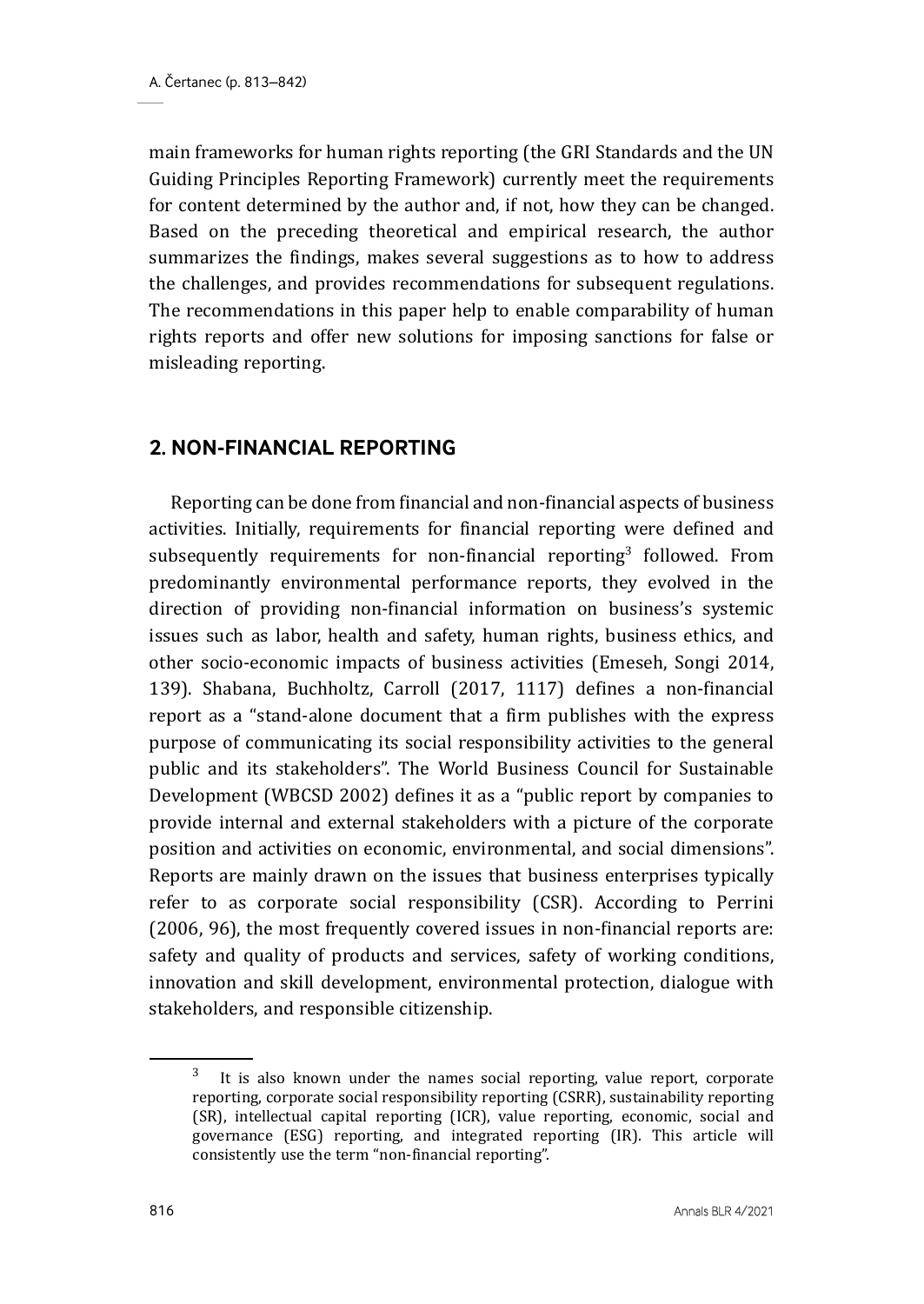Over the past decade, there has been an increase in the number of nonfinancial reports, there is also a tendency towards a more comprehensive coverage of issues and attempts to standardize reporting forms (Emeseh, Songi 2014, 138).<sup>4</sup> There were 10,242 non-financial reports in 2017 (Corporate Register n.d.). The majority of reports were from Europe, although trends are showing a notable increase of reports also in Asia Pacific and Latin America (UN Environment Programme *et al.* 2016). Non-financial reports can be found in annual reports as so-called integrated reports, which combine the enterprise's financial report with the non-financial report, with the aim of producing a single document or a stand-alone report. Since they have no prescribed format, they can be compiled by an external organization or the business enterprise itself. Reynolds, Yuthas (2008, 54) claims that every report should consider the principles of sincerity, appropriateness and understandability.

Non-financial reporting provides transparency of the enterprises' policies, risks, and responses to such risks, to enable stakeholders to take informed decisions (Martin-Ortega, Hoekstra 2019, 627). Non-financial reporting has become an integral part of business operations as it demonstrates that business enterprises recognize their obligation to stakeholders and their entitlement to information about issues that are of concern to them (Perrini 2006, 96; Emeseh, Songi 2014, 141). The motivation of business for reporting is derived from external pressures, internal pressures, and the opportunity to share the company's story (Searcy, Buslovich 2014, 154). The reasons for reporting are normally not purely ethical but lie in establishing corporate accountability, increasing stakeholder democracy, understanding the company's sustainability issues, performance, and gathering market information (Hess 2008, 447). At the same time this can be a marketing strategy adopted by business enterprises to enhance their public image with the possible implications for their profitability and ultimate survival (Emeseh, Songi 2014, 142). Reporting helps achieve the management's accountability for negative impacts, thus reducing the risk of reputational damage and improving its ability to attract and retain staff and customers (Buhmann 2018; Sarfaty 2013, 596). Non-financial reporting is an important source of information for potential investors and consumers in assessing social impacts and risks connected to business activities, which allows them to make informed decisions before forming business partnerships (Bratina, Primec 2017). Non-financial reporting is

More on the non-financial report evolution in Hess (2008, 454–5) and Emeseh, Songi (2014, 139).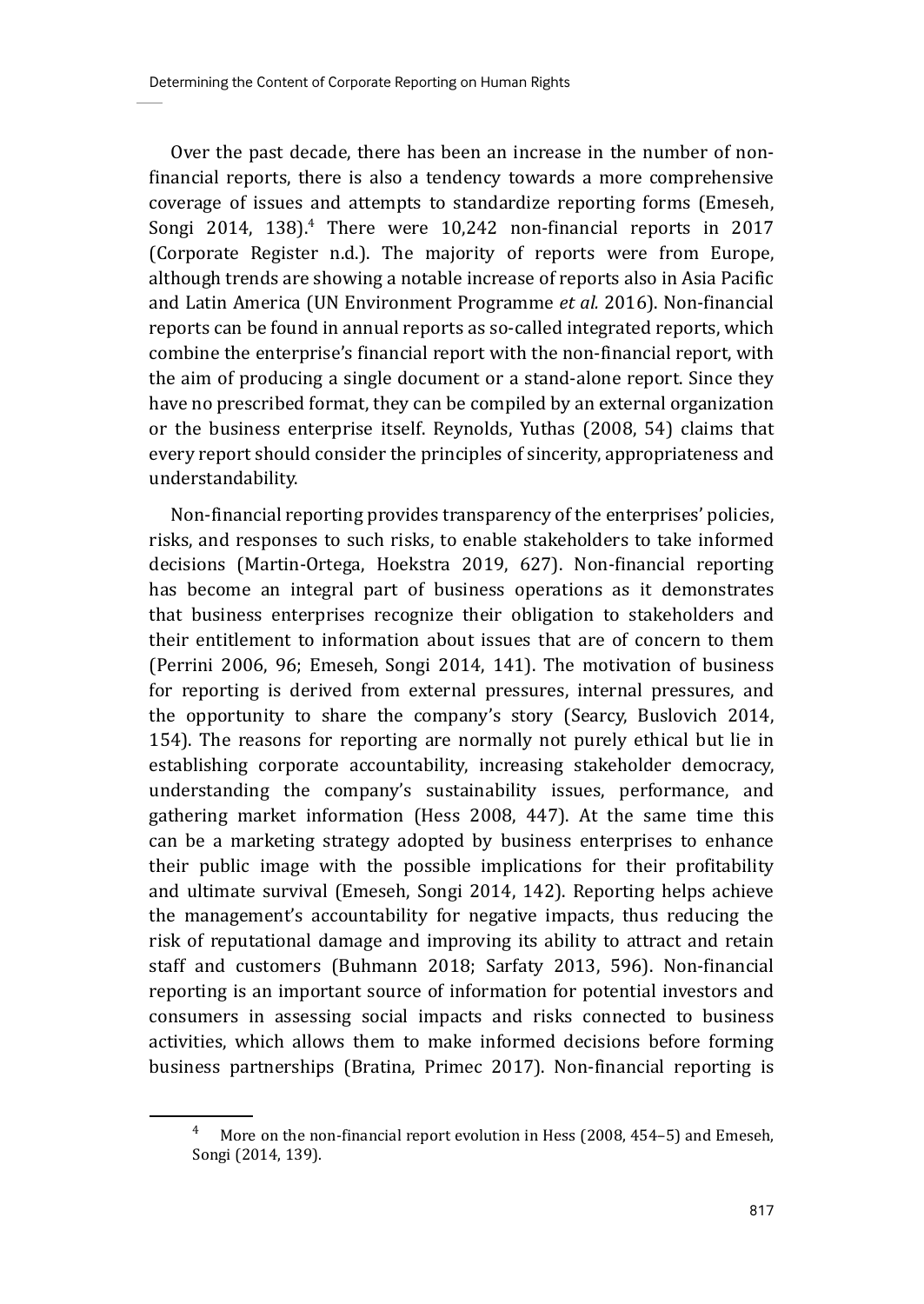important for profitable business performance.<sup>5</sup> as operating in a socially responsible way enhances the company's reputation, secures greater employee commitment and productivity, makes it easier to access capital, and leads to better relationships with the government, competitors, the media, suppliers, and the local community, etc. (Commission of the European Communities 2001, §24; Moratis, Cochius 2011). Eventually, this all creates a competitive advantage over business enterprises that do not act in a socially responsible manner. Hess (2008) argues that for the achievement of meaningful reporting it is important that all the following requirements are fulfilled: disclosure of all relevant and material information related to the corporation's social and environmental policies and the actual performance, a dialogue with stakeholders to determine their expectations and their views on the corporate performance in meeting those expectations, and changing corporate behavior in furtherance of the goal of sustainable economic development.

Non-financial reporting can be done in three different ways: completely voluntary, as an enterprise's self-evaluation; corporate reporting can be a requirement for participation in multi-stakeholder initiatives, it can be done by civil society organizations, which offer external evaluative reporting, and finally it can be done as mandatory reporting, required by national governments or even supra-national organizations (Mehra, Blackwell 2016, 277). Opinions on the more effective system of reporting vary: some advocate voluntary, others require mandatory reporting. The most important pros of mandatory reporting are legal certainty, possibility of comparison, and standardization (UN Environment Programme *et al.* 2010, 8). The biggest cons are "one size does not fit all", inflexibility, complexity, and lack of incentive for innovation (UN Environment Programme *et al.* 2010, 8). Currently, non-financial reporting in the European Union (EU) is mostly voluntary, but some European countries (United Kingdom, $6$  France, $7$ 

<sup>5</sup> Haller, Link, Groß (2017, 407) found that top executives of multinational business enterprises consider "non-financial information" as crucial for a company's long-term performance.

 $6$  The Companies Act 2006 (Strategic Report and Directors' Report) Regulations 2013 No. 1970.

<sup>&</sup>lt;sup>7</sup> Art 225 of the Grenelle Act II, 2010.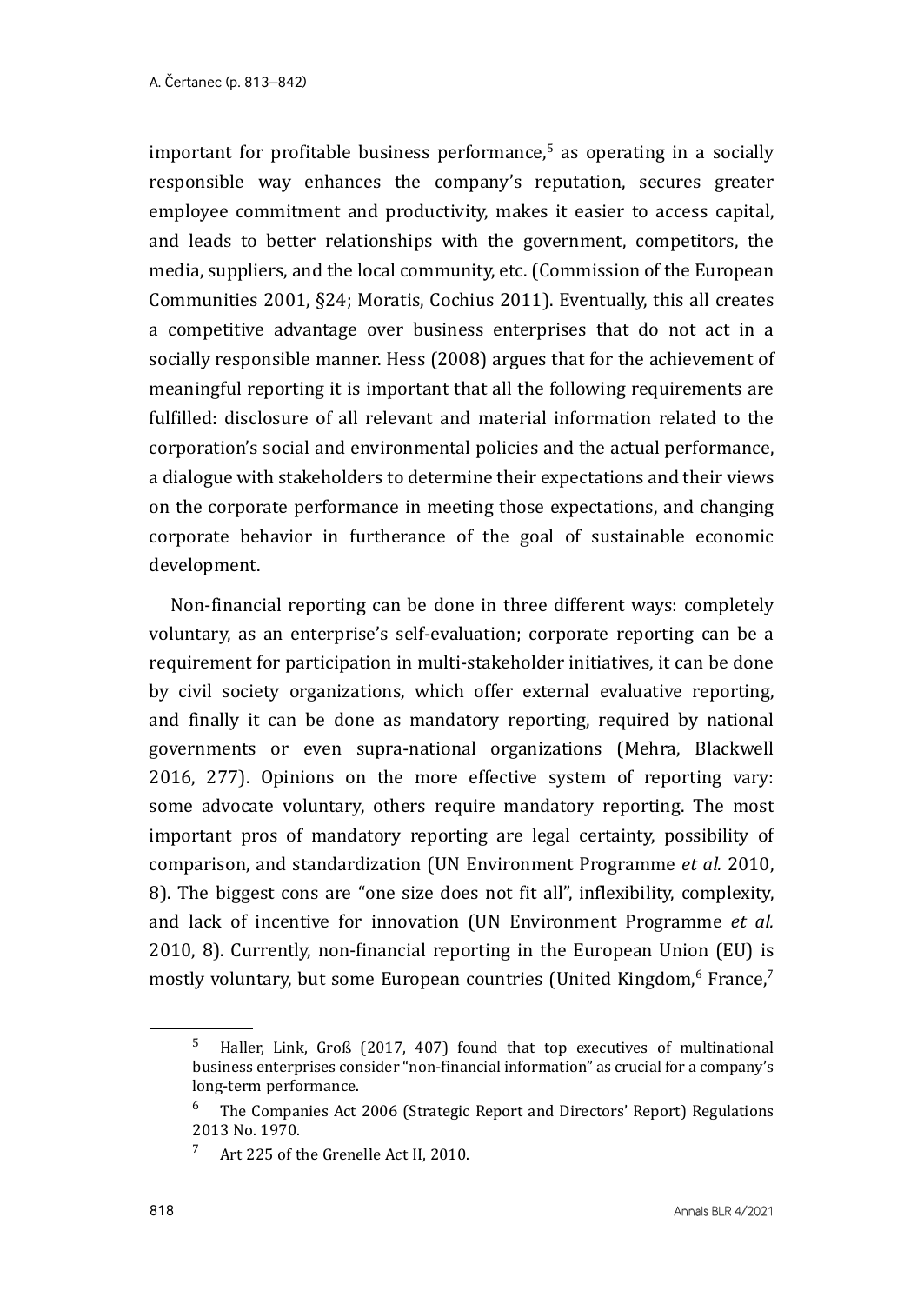Sweden,<sup>8</sup> Norway,<sup>9</sup> Denmark,<sup>10</sup> Belgium,<sup>11</sup> the Netherlands,<sup>12</sup> Germany,<sup>13</sup> Spain,<sup>14</sup> Portugal,<sup>15</sup> Italy,<sup>16</sup> Finland<sup>17</sup>) have imposed mandatory non-financial reporting in various sectors, mostly for large and/or public business enterprises

Then EU's Non-Financial Reporting Directive 2014/95/EU18 followed and introduced a mandatory non-financial statement in management reports for all European countries. The Non-Financial Reporting Directive requires a non-financial statement that contains information required for the understanding of the enterprise's development, performance, position, and impacts of its social, environmental and economic activities. Its stated overall objective is to increase the relevance, consistency, and comparability of information disclosed by business enterprises (Buhmann 2018). The Non-Financial Reporting Directive does not differentiate business enterprises by sector but rather by size. Under Article 19a and Article 29a of the Non-Financial Reporting Directive reporting is mandatory only for large public-interest business enterprises, whose balance sheets showed an average of more than 500 employees during the financial year, whereas it is still voluntary for others. This is justified by the possibility of the cost outweighing the benefits of obliging small and medium-sized enterprises to issue non-financial statements (European Commission 2017, 2). Therefore, many small and medium-sized enterprises are still not issuing non-financial reports and they enact their social responsibility within formal and informal networks, rather than through explicit policies (Matten, Moon 2008, 417). In

<sup>11</sup> The Social Balance Sheet, 2003, updated in 2008.

- 13 Bilanzrechtsreformgesetz Accounting Law Reform Act, 2005.
- 14 Sustainable Economy Law, 2011*.*
- 15 Social Balance Law 7/2009, 2009.
- 16 Legislative decree No. 32/2007, 2007.

<sup>8</sup> Annual Accounts Act, 1999 amended 2005; Sustainability goals for State-owned enterprises, 2012.

<sup>&</sup>lt;sup>9</sup> Act amending the Norwegian Accounting Act, 2013; The Norwegian Code of Practice for Corporate Governance, 2014.

 $10$  Act amending the Danish Financial Statement Act (Accounting for CSR in large businesses), 2009.

<sup>&</sup>lt;sup>12</sup> Dutch Civil Code, 1838, updated in 2004.

<sup>17</sup> Financial Statements Act 2008–2012 (from 2005, including 2008, 2013 and 2015 amendments).

<sup>18</sup> Directive 2014/95/EU of the European Parliament and of the Council of 22 October 2014 amending Directive 2013/34/EU as regards disclosure of nonfinancial and diversity information by certain large undertakings and groups, OJ L 330.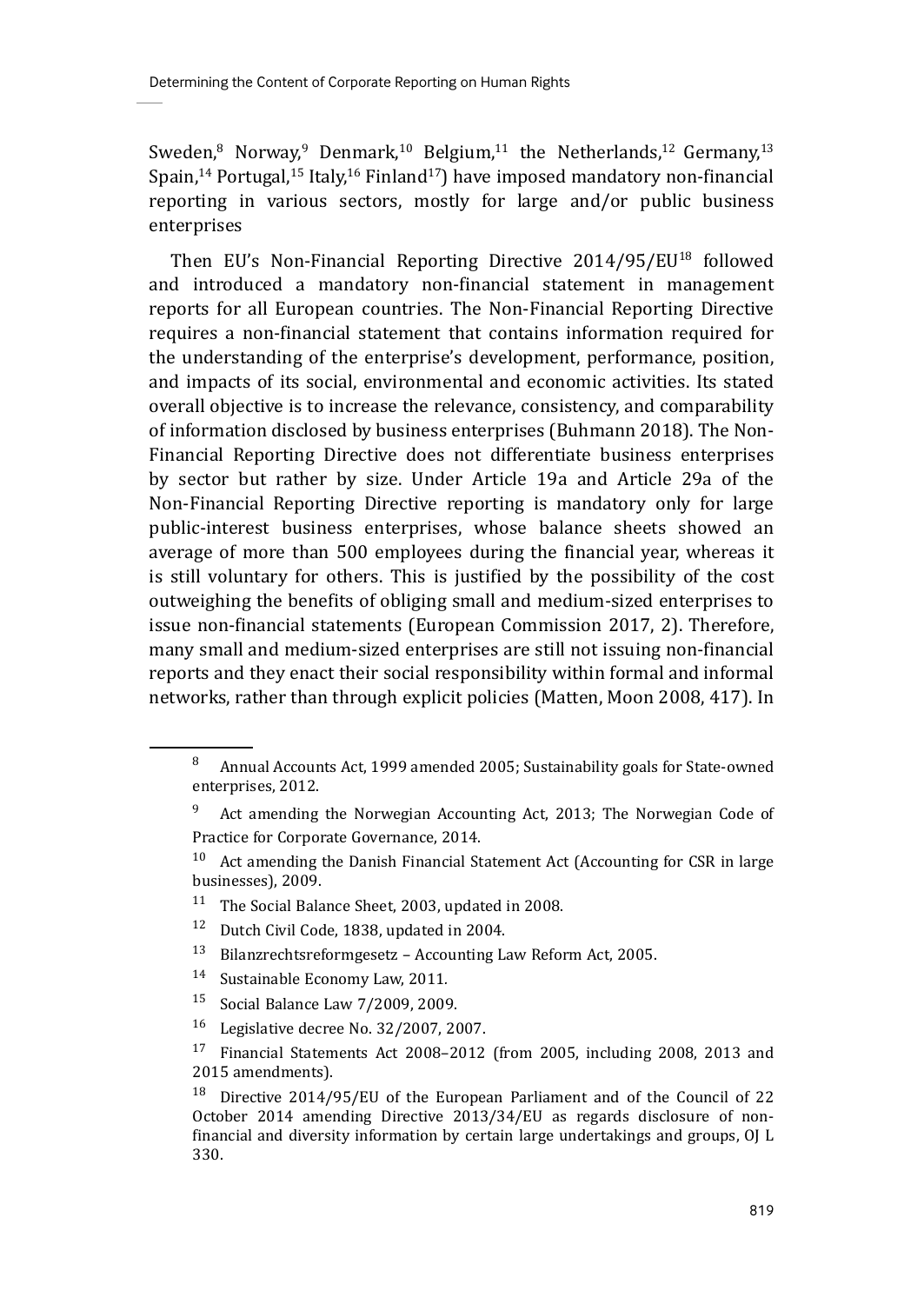2020, the European Commission prepared the Revision of the Non-Financial Reporting Directive, called Inception Impact Assessment, to address the problems that arise.

Reporting instruments that transcend national boundaries are suggested for an improved comparability and efficiency of reporting practice (UN Environment Programme *et al.* 2016, 23). The most important international non-financial reporting instruments and frameworks are the following: The Global Reporting Initiative (GRI) Standards, Social Accounting Standards Board (SASB) Standards, International Standard ISO 26000: Guidance on social responsibility and its Chapter 7 on guidance on integrating social responsibility throughout an organization, the OECD MNE Guidelines with its disclosure chapter, and the United Nations Guiding Principles (UNGPs) and its United Nations Guiding Principles Reporting Framework. These global standards are all of a voluntary nature so enterprises decide whether they will report according to them or not.

### **3. CORPORATE REPORTING ON HUMAN RIGHTS**

Business enterprises have to communicate their human rights activities to their stakeholders in order to provide corporate transparency and accountability. One of the communication processes is reporting, which is intended to stimulate organizational changes to avoid future or current adverse impact on human rights (Buhmann 2018). Its purpose is to ensure internal accountability for achieving business objectives and external accountability to shareholders for their performance (UN OHCHR 2012, 57). As enterprises are often unwilling to offer this information or they offer just partial, often bias information, the necessity for regulating this issue emerged. The current foundation of corporate human rights reporting requirements is the UNGPs.

The UNGPs discuss communication as Pillar One and Pillar Two activities. According to Guiding Principle 3 (GP3), states should encourage business enterprises to communicate how they address their human rights impacts and, where appropriate (especially, where the nature of business operations or operating contexts poses a significant risk to human rights), even require it. Communication is an important part of fostering respect for human rights and its form is not prescribed (Human Rights Council 2011). In order to stimulate communication of adequate information, states could legalize self-reporting as a mitigating circumstance in the event of any judicial or administrative proceedings. The commentary to GP3 advises issuing state policies or laws that would clarify what and how business enterprises should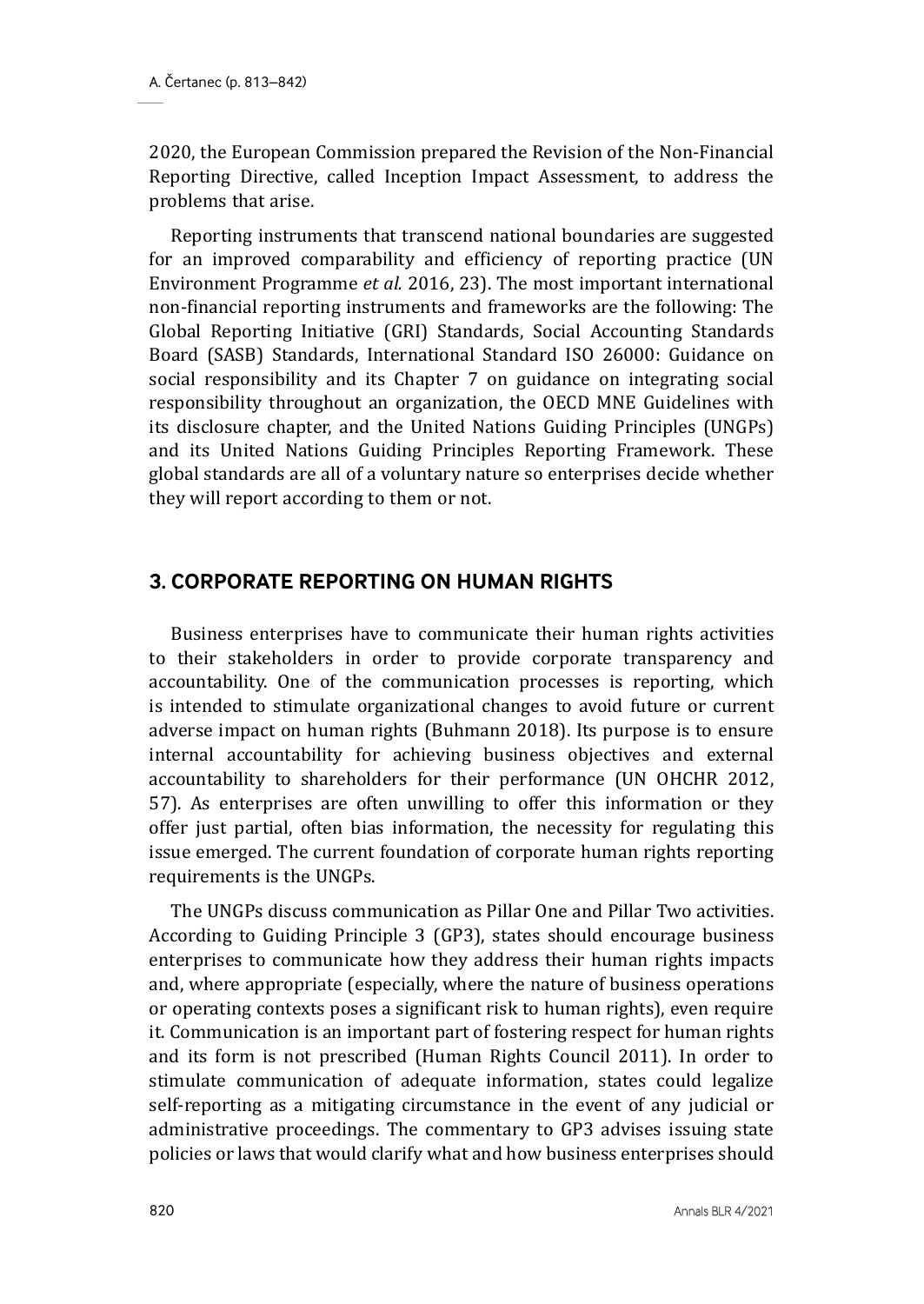communicate and thus help them ensure both accessibility and accuracy of communications (Human Rights Council 2011). Such an adequate communication should take into account variations in business enterprise size and structures, safety and security risks, and legitimate requirements for commercial confidentiality (Human Rights Council 2011).

According to Guiding Principle 21 (GP 21) business enterprises should be prepared to communicate how they address their human rights impacts externally, particularly when concerns are raised by or on behalf of the affected stakeholders. Therefore, it is not necessary that they actually communicate all the information they have collected in a due diligence process, but they should be able to communicate business's human rights impacts when appropriate (UN OHCHR 2012, 57–8). As the form is not prescribed, business enterprises decide the how, the when and the who,19 but the reports should cover topics and indicators concerning how business enterprises identify and address adverse human right impacts (Human Rights Council 2011, GP 21). The content and credibility can be improved by an independent verification of human rights, and sector-specific indicators can also be very helpful (Human Rights Council 2011, GP 21). Reported information must be accessible to its intended audiences and sufficient, but at the same time it should not pose any risks to the affected stakeholders, personnel, or to legitimate requirements for commercial confidentiality (Human Rights Council 2011, GP 21). Formal public reports are necessary if business operations or operating contexts pose risks of severe human rights impacts or if a business enterprise wants to embed within it the understanding of human rights issues and the importance that respecting human rights holds for the business itself, protects its reputation and builds a wider trust in its efforts to respect human rights (UN OHCHR 2012, 58). By integrating reporting on human rights into its financial reports, business enterprises demonstrate the importance of respecting human rights for business (UN OHCHR 2012, 57).

 $19$  Precisely the lack of a reporting structure or template is criticized by Wheeler (2015, 768), because it is very difficult to achieve comparability without a published methodology on how to report and inter-firm competition that is essential for the court of public opinion.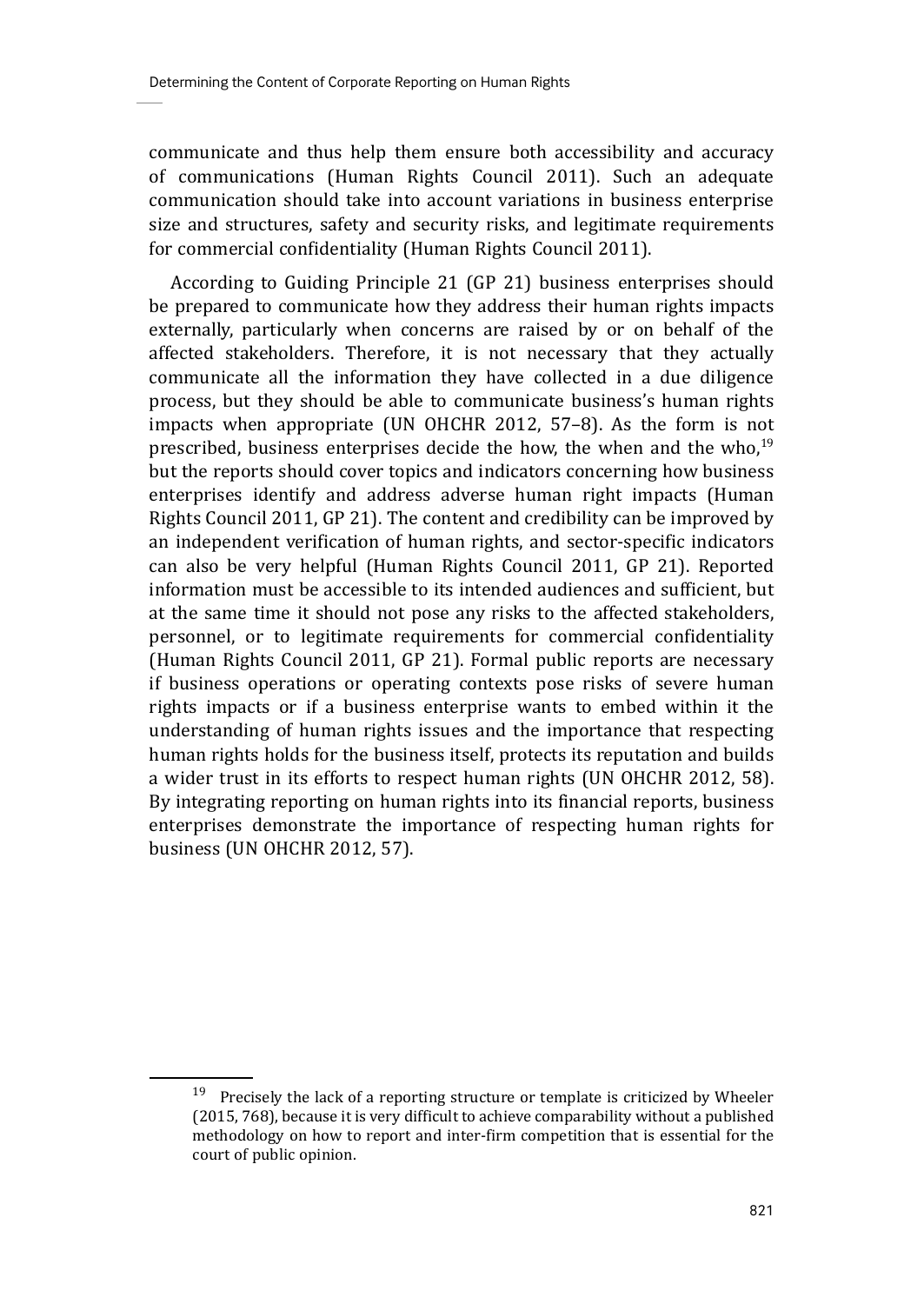### **4. HUMAN RIGHTS CONTENT OF NON-FINANCIAL REPORTING INSTRUMENTS**

Stand-alone human rights reports are not common; they are usually included in non-financial reports. The UN Environment Programme *et al.* (2016, 19) research identified in 2016 that over three fifths (61 percent) of non-financial reporting instruments cover reporting on specific environmental or social topics. The remaining two fifths require or encourage reporting of general sustainability information. The issues included in non-financial reporting instruments are similar. With the exception of the UN Guiding Principles Reporting Framework, which is for human rights issues only, others also include environmental issues, labor issues and anti-corruption. The OECD Guidelines for Multinational Enterprises, ISO 26000, the Non-Financial Reporting Directive and the GRI Sustainability Reporting Standards additionally cover economic and social issues such as organizational governance, fair operating practices, consumer issues and community involvement.

Despite the fact that human rights are included in non-financial reporting instruments, there is a significant difference in their scope. The disclosure chapter of the OECD Guidelines for Multinational Enterprises and the chapter on communication on social responsibility of ISO 26000 (7.5) do not mention explicitly human rights reporting, but both have their own chapters on human rights that are aligned with the UNGPs. Consequently, enterprises communicating under these two reporting instruments should conduct human rights reporting, but the enforceability of this requirement may be questionable. The UN Global Compact Guidelines for Communication on Progress mention human rights but do not clearly define their content. They state that Communication on Progress should include a description of the practical steps that a business enterprise has taken or intends to take to implement the Global Compact principles in the area of human rights. The vague wording again raises the issue of enforceability. On the other hand, the Non-Financial Reporting Directive, the GRI Sustainability Reporting Standards, and the UN Guiding Principles Reporting Framework provide specific guidance on human rights reporting.

The tasks for corporate human rights respect, under the Non-Financial Reporting Directive, are set out in the Guidelines on non-financial reporting. Enterprises are expected to disclose material information on the potential and actual impacts of their operations on right-holders (European Commission 2017, 25–6). The Guidelines on non-financial reporting give specific examples of possible disclosed information, such as how accessible their facilities, documents, and websites are to people with disabilities, or the list of operations and suppliers at significant risk of human rights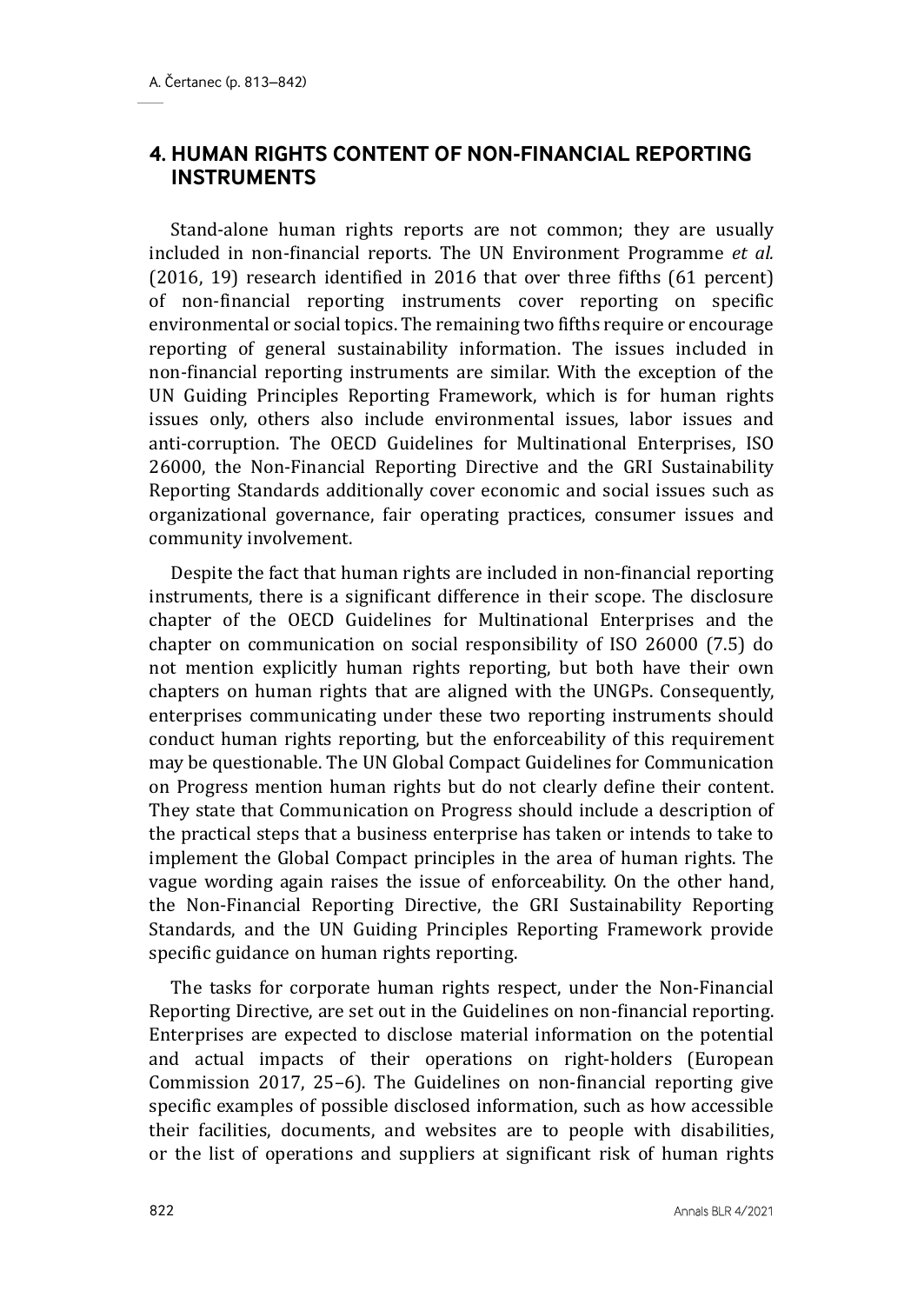violations (European Commission 2017, 25–6). One of the tasks is also material disclosure on human rights due diligence, and on processes and arrangements implemented to prevent human rights abuses, for instance, how a business contract with supply chain partners deals with human rights issues (European Commission 2017, 25–6). A business enterprise may also describe the role and responsibility of the board or supervisory board regarding human rights policies (European Commission 2017, 17, 18).

The most comprehensive non-financial reporting instruments are the GRI Sustainability Reporting Standards, which have assigned a special standard to human rights, i.e. GRI 412 – Human Rights Assessment (GRI 2018). It is categorized under the social topics of the GRI Standards and provides general requirements for reporting on human rights. The GRI 412 standard includes a management approach to human rights assessment disclosure (explanation of the material topic and its boundary, description of policies, commitments, goals, grievance mechanisms, specific processes or programs, and an evaluation of the effectiveness of that management approach) and a topic-specific disclosure. Some other GRI standards specify corporate reporting requirements related to specific human rights, such as GRI 401: Employment, GRI 403: Occupational Health and Safety, GRI 406: Nondiscrimination, GRI 407: Freedom of Association and Collective Bargaining, GRI 408: Child Labor, GRI 409: Forced or Compulsory Labor, GRI 411: Rights of Indigenous Peoples' or GRI 414: Supplier Social Assessment.

In order to provide more detailed guidance to enterprises on how to report on human rights issues in line with their responsibility to respect human rights, under the UNGPs, the UNGPs Reporting Framework, was adopted (Shift and Mazars n.d.). It provides a business enterprise a concise set of questions and a clear and straightforward guidance on how to answer these questions with relevant and meaningful information in order to know and show that it is meeting its responsibility to respect human rights in practice (Shift andMazars n.d.). The Reporting Framework offers implementation guidance to business enterprises that are reporting and assurance guidance for internal auditors and external assurance providers (Shift and Mazars n.d.). According to the UNGPs Reporting Framework (Shift and Mazars 2015, 4), business enterprise should, at a minimum:

- Provide a substantive response to the two overarching issues in Part A: Governance of Respect for Human Rights;
- Meet the four informational requirements under Part B: Defining the Focus of Reporting;
- Provide a substantive response to the six overarching issues in Part C: Management of Salient Human Rights Issues.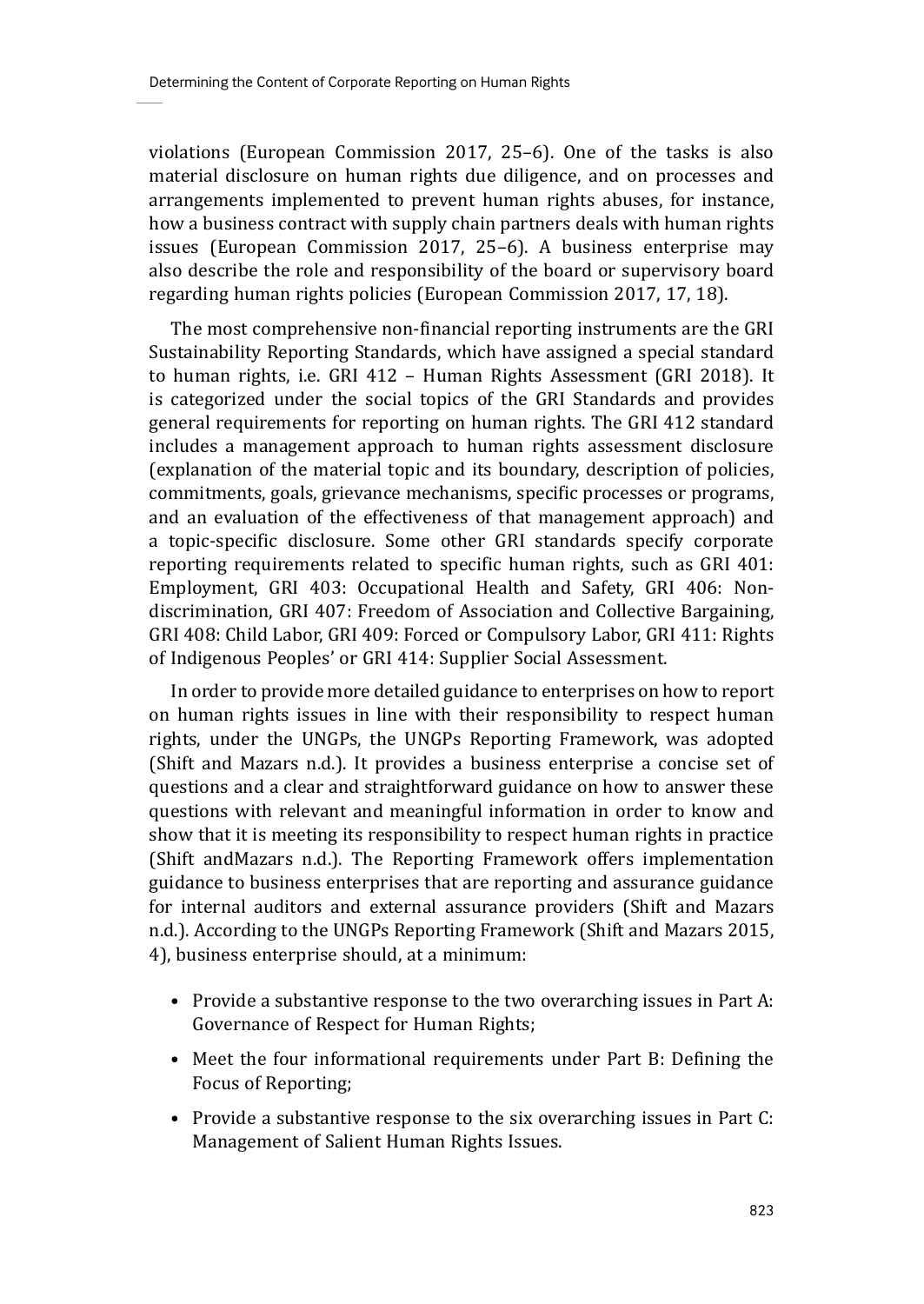### **5. THE CHALLENGES REGARDING THE CONTENT OF CORPORATE REPORTING ON HUMAN RIGHTS**

Human rights reports must provide credible and relevant information. There are three major challenges to the content of corporate human rights reporting: unclear definition of human rights issues, "form-over-substance" issues, and the lack of sanctions for incorrect or missing content.

#### **5.1. Unclear Definition of Human Rights Issues**

A problem already arises in the definition of non-financial information. Non-financial reporting instruments do not consistently define the term nonfinancial information and only provide general guidance on its interpretation. As confirmed by the research findings of Haller, Link, Groß (2017, 407–8), the term "non-financial information" lacks a common meaning and understanding, which leads to the problems that affect the efficiency and effectiveness of corporate communication. The meaning of the term "non-financial information" may be contextually or geographically dependent and used within different reporting approaches and domains, so that different business enterprises may disclose different types of information as "non-financial information" or disclose the same type of information in different ways (Haller, Link, Groß 2017, 411). A new generally accepted definition of non-financial information should therefore be created (Haller, Link, Groß 2017, 407).

Furthermore, it is also not clearly defined what specific human rights must be included in human rights reports. Most reporting instruments do mention human rights but only in broad terms, with a reference to international human rights instruments. With the exception of the GRI Standards, other instruments do not define individual human rights and consequently the reports contain very general information and commitments on human rights issues.

The issue was also recognized by the European Commission in its Revision of the Non-Financial Reporting Directive. Non-detailed reporting requirements leave a great deal of discretion to the reporting enterprises and create unnecessary and avoidable costs, as enterprises consequently face uncertainty and complexity when deciding what non-financial information to report and how and where to report it (European Commission 2020).

As the wording is unclear, Reynolds and Yuthas (2008, 55) warn that it is possible for business enterprises to pick and choose which items to include in the report and which to leave out. It would therefore be possible to have a report that is factually accurate but paints an inaccurate picture of the performance (Reynolds, Yuthas 2008, 55). The European Commission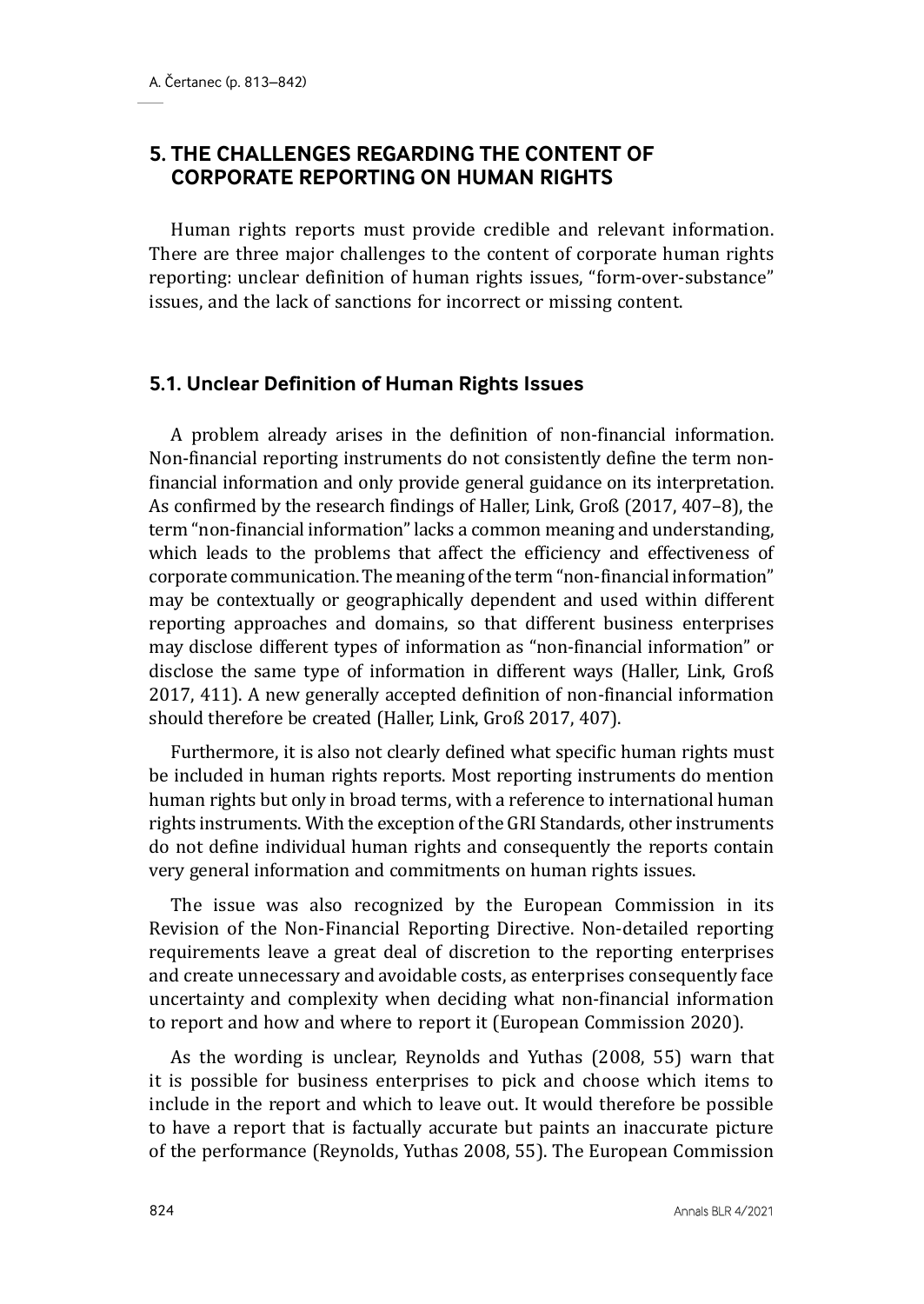(2020) has already noted that enterprises often report information that users do not consider relevant and exclude that which is. In spite of the fact that flexibility in reporting requirements is necessary, as enterprises operating in different sectors face different issues and too rigid requirements could lead to enterprises reporting on issues of limited importance to that specific enterprise, at the same time comparability of reports is prevented, which means that the information is less relevant to investors and other stakeholders (Martin-Ortega, Hoekstra 2019). As Hess (2019, 35) points out, "comparable information is important for allowing stakeholders to determine the leaders and laggards in an industry, and then push the laggards to improve their performance."

For this reason, human rights benchmarks have been developed and their importance is increasing as they enable greater corporate transparency. One such benchmark is the Corporate Human Rights Benchmark (CHRB), which uses publicly available information to assess the human rights performance of 230 global companies in five sectors that have a high risk of negative human rights impacts (agricultural products, apparel, extractives, ICT manufacturing and automotive manufacturing) (World Benchmarking Alliance n.d.). Unified sector-specific indicators help achieve comparability and merit-based auditing, which builds stakeholder confidence. As Emeseh and Songi assert (2014, 139–40), standardizing performance indicators and issuing general guidelines for reporting will improve the consistency of reports. In this way, the reports would be easier for investors and decisionmakers to analyze and understand (Tschopp, Nastanski 2014).

#### **5.2. A Form-Over-Substance Issue**

Currently, there is too much of the so-called "paper compliance", where enterprises demonstrate only formal compliance with procedures, rather than providing objective information on whether the business enterprise has been, or is at risk of being, involved in human rights abuses (Jägers 2013, 320). Enterprises are simply not motivated to make public their human rights impact because of the negative publicity that may follow. Consequently, they report the data that is easiest to collect (i.e. policies and procedures) as opposed to the most important ones (i.e. performance outcomes) (Hess 2019, 33). The reporting process does not lead to an organizational change as the focus is on disclosing what the enterprise has already done without focusing on how it will improve (Hess 2019, 38). Reports focus on managing the public's impression of the enterprise and reducing exposure to criticism and social or economic accountability, rather than providing meaningful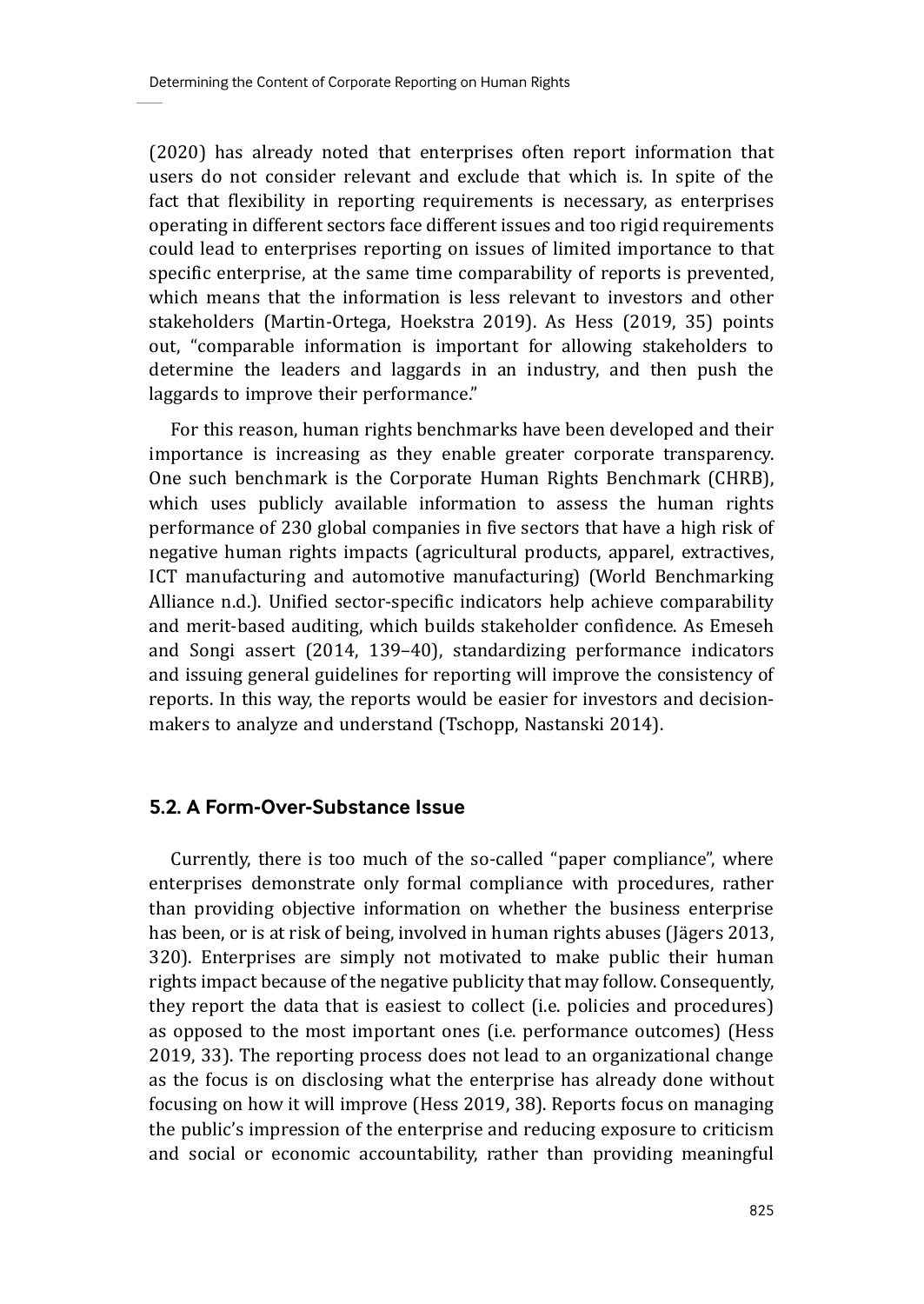information and transparency (Buhmann 2018; Hess 2019). An enterprise may choose not to fully disclose its social performance because it may disclose favorable and hide unfavorable information, fail to put disclosed information in context, or simply provide false information (Hess 2008, 462). Even if the non-financial information is accurate, enterprises may fail to provide information about the actual implementation or effectiveness of that information (Hess 2008, 462).

Reporting instruments still place too much emphasis on ex-post compliance (i.e. disclosure) rather than ex-ante organizational change measures and proactive human rights due diligence (Buhmann 2018). The GRI Standards, which are the most widely used reporting framework, are intended only for corporate performance disclosure. Although the Non-Financial Reporting Directive requires due diligence, its focus is still on disclosure. Its audit requirements are only intended to check whether a non-financial statement has been made, not whether the information disclosed is accurate (Buhmann 2018). Only the UN Guiding Principles Reporting Framework places a stronger emphasis on proactively addressing human rights issues. In addition to using the information for disclosure, a due diligence approach also encourages its use to improve corporate social performance. Under the UNGPs, formal public reporting has an ex-post perspective on the action performed or the impact caused, but it is also part of the human rights due diligence process and has an ex-ante focus, which helps identify, prevent or, if necessary, mitigate an adverse impact before it occurs or grows (Buhmann 2018).

Jägers (2013, 320) sees a solution in mandatory reporting, which could address this problem if it provides clear standards on what to report and how, and ensures that the information is verifiable. Enterprises have to be required to make public their human rights impacts otherwise they will not do it. Contrarily, Martin-Ortega and Hoekstra (2019) argue that mandatory reporting laws are not sufficient and special due diligence laws should be adopted, requiring further action from the enterprise preventing and remedying critical human rights risks. The experience with modern slavery reporting laws (e.g. California Transparency in Supply Chains Act and Australia's Modern Slavery Act) confirms this, as mandatory reporting laws are often not enforced. As Buhmann (2018) argues, the information collected should be used internally to understand society's expectations and change one's practices accordingly. Reporting should be a learning process for an organizational change (Buhmann 2018), it should inform stakeholders and lead to a dialog. Reports should not be seen as an end result but only as a tool to start, improve, and own a healthy due diligence process that enables an organization to know the risks and change practices to prevent the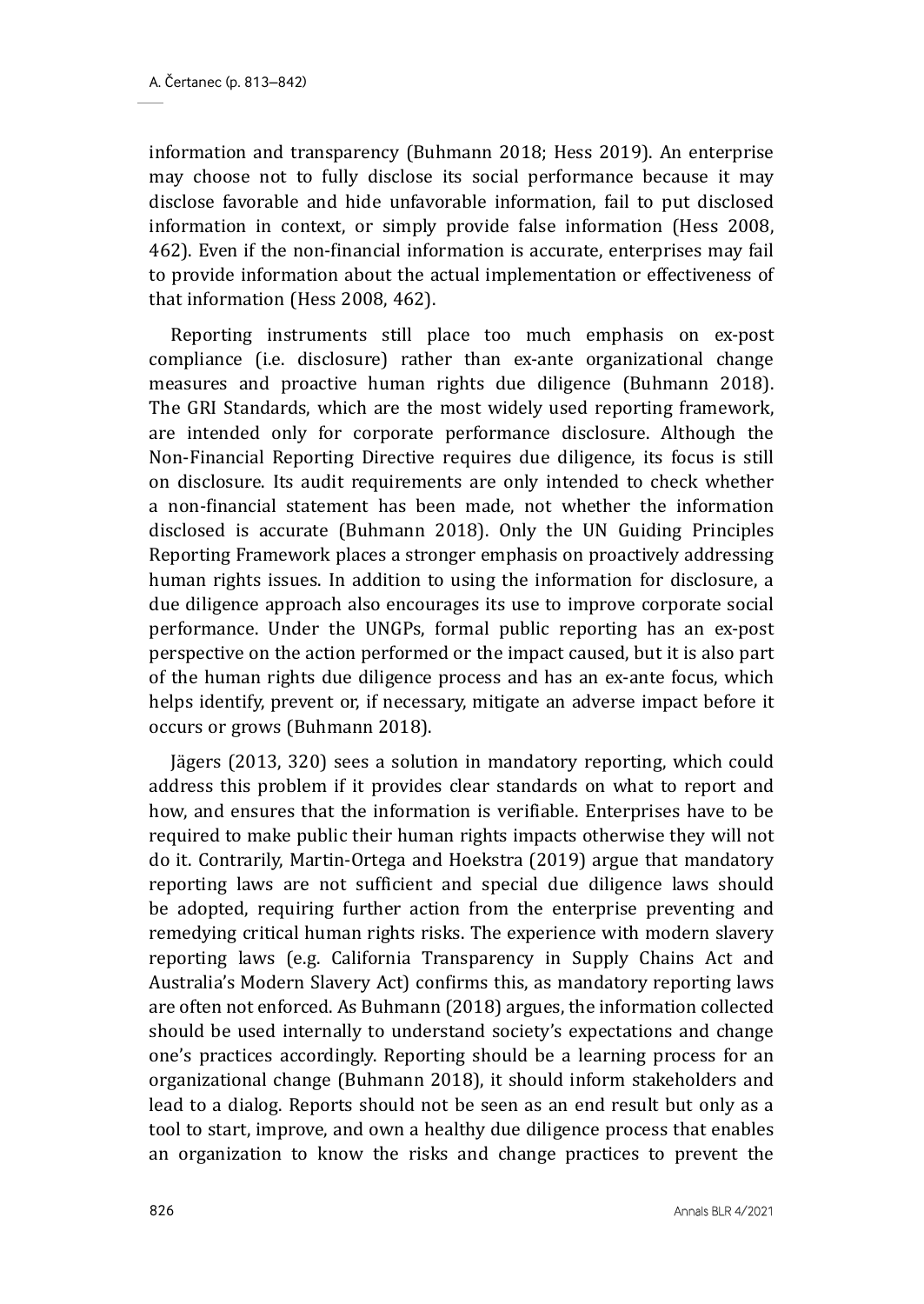risks, establish a proper process, minimize, and remedy the consequences (Martin-Ortega 2019, 115). Hess (2019, 48) recommends two governmental measures, in addition to mandatory disclosures and due diligence: direct support for stakeholder initiatives that allow users of information to act as surrogate regulators; requiring and enforcing disclosures that help external stakeholders monitor outcomes but are not directly linked to an enterprise's performance. Hess (2019, 43) recommends that governments move away from general transparency programs (such as the GRI standards) and toward mandating more targeted social transparency, focusing on a specific stakeholder group, issue and/or sector.

An excellent example is the OECD Due Diligence Guidance for Responsible Business Conduct, which "provides practical support to enterprises on the implementation of the OECD Guidelines for Multinational Enterprises by providing plain language explanations of its due diligence recommendations and associated provisions" (OECD n.d.). The OECD has developed sectoral guidelines to help enterprises identify and address risks to people, the environment and society associated with business operations, products or services in specific sectors (financial sector, extractive sector, apparel and footwear sector, agriculture sector, and minerals from conflict-affected and high-risk areas sector) (OECD n.d.).

#### **5.3. The Lack of Sanctions for False or Missing Content**

A (mandatory) reporting system can only be effective if a business enterprise is sanctioned for not reporting or for providing false and misleading information. Emeseh and Songi (2014, 138) argue that business enterprises should be held liable for inaccurate statements made knowingly or negligently in their non-financial reports. Currently, sanctions are only available in the form of a fine for non-compliance with the reporting requirement under national regulations. There is no sanction for false or misleading statements, as the auditor only verifies the formal accuracy of the report.

The voluntary nature of the majority of non-financial reporting instruments is the main reason why there are no sanctions for non-reporting or misreporting. There is no binding international reporting instrument to impose sanctions at the international level. Without such an instrument, sanctions are country or region dependent. Under the EU Non-Financial Reporting Directive, there are only a reporting requirement and sanctions that can be imposed by governments for non-compliance with the reporting requirement. A fine would be possible under the Non-Financial Reporting Directive if a business enterprise made a non-financial statement that did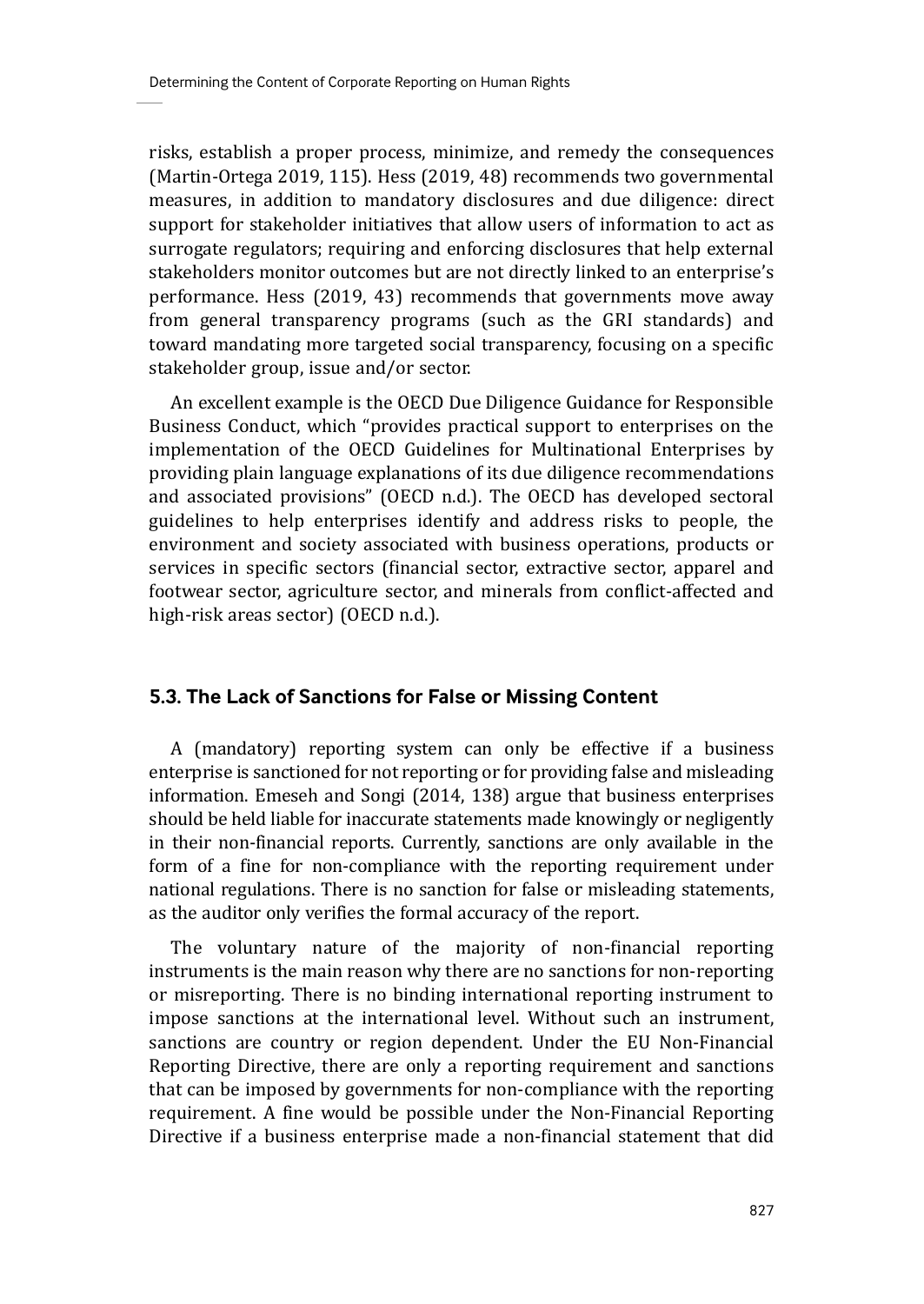not mention human rights issues. The extent and quality of the information disclosed are not relevant; an auditor or audit firm only verifies that the non-financial statement has been made (Art. 19a, para. 5, Art. 34, para. 3). The Member States may require that the information in the non-financial statement is verified by an independent provider of audit services (Art. 19a, point 6). The collective responsibility for ensuring that a non-financial statement is drawn up and published in accordance with the requirements of the Directive lies with the members of the administrative, management, and supervisory bodies of a business enterprise (Article 33(1)). However, for fear of affecting the business competitiveness, most Member States have chosen not to include it in their legislation.

The other reason is that measuring human rights is not an easy task, as indicators risk producing invalid results (misleading images of corporate performance) and non-emancipatory effects (i.e. disempowerment of human rights victims) (De Felice 2015). Business and human rights indicators should estimate past or projected human rights performance, with results conveyed by a verbal or numerical expression, such as a number, a percentage, or a verb (De Felice 2015). In order to measure business and human rights compliance, De Felice (2015) asserts that three categories of business and human rights indicators need to be established: policy, process, and impact indicators.

#### **5.4. Recommendation**

Based on these challenges, the author formulates the following recommendation for current reporting instruments, reporting frameworks and governments to enable meaningful and relevant corporate human rights reporting:

- (a) precise definition of a sector-specific human rights issue and
- (b) sanctions for non-reporting on defined issues or false reporting.

Only the clear definition of human rights issues, specific for each sector, would standardization of report content be possible. A system of credible and comparable reports would be made possible by the standardization of the report content and an independent external assurance of the report. Auditors would be able to verify not only the disclosure of information but also the credibility of information. On this basis sanctions for non-reporting on defined issues or misreporting can be adopted and used to address inadequacies. All of this would lead to a change in organizational behavior and the adoption of proactive measures aimed at preventing adverse human rights impacts.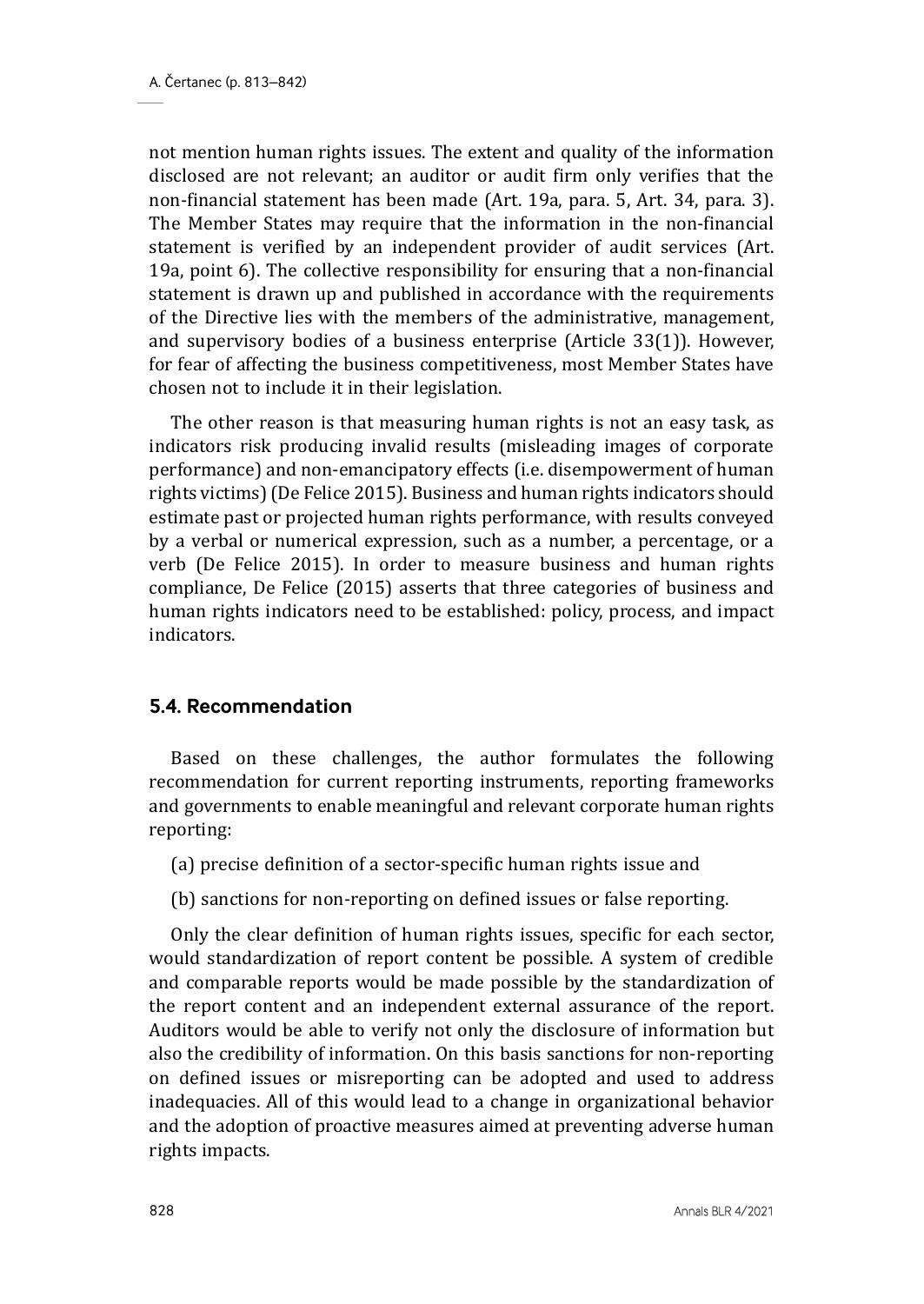#### *5.4.1. Precise Definition of a Sector-Specific Human Rights Issue*

• Reporting frameworks should clearly define human rights issues, specific for each sector and based on a thorough examination of which human rights are most frequently abused in the given sector. Reporting frameworks should include sufficient explanations and illustrative examples so that business enterprises can report on the basis of them, in a standardized manner. Other human rights that are not sector-specific, but are relevant to the reporting enterprise, must be reported separately as a result of mandatory corporate human rights due diligence.

The first part of the task is assigned to reporting frameworks, which should conduct appropriate analyses of the relevant human rights issues in each sector. The current initiatives have singled out sectors such as agricultural products, apparel, extractives, ICT manufacturing and automotive manufacturing, as they have a high risk of human rights impacts. According to the author, all sectors need to be included as the UNGPs do not exclude any sector. The author recommends using the sectors used by the ILO: Agriculture, plantations and other rural sectors; Basic metal production; Chemical industry; Commerce; Construction; Education; Financial and professional services; Food, beverages, tobacco; Forestry, wood, pulp and paper; Health services; Hotels, tourism and catering; Mining; Mechanical and electrical engineering; Media and culture; Oil and gas production; Postal and telecommunications services; Public service; Shipping, ports and fishing; Textiles, clothing and footwear; Transport; Transport equipment manufacturing; Utilities (water; gas; electricity) (ILO n.d.). If the need arises to look at a particular sector in more detail, new sections can be added.

When looking for relevant human rights issues, reporting frameworks can use an example from the Corporate Human Rights Benchmark methodology in which they have identified which human rights are most relevant for each sector. In the agricultural products sector, ten human rights were identified, including living wages, prohibition of child labor, freedom of association and collective bargaining, health and safety, etc. (CHRB 2020). Reporting frameworks need to include enough examples so that enterprises know exactly what to report on and are not confused. The UN Guiding Principles Reporting Framework and its implementation guidelines are a good example of this.

The second part of the task falls to the enterprise, which must find out through human rights due diligence whether there are any other human rights issues that are specific to the enterprise. Human rights due diligence should be required by law and the disclosure part of it should provide the public with the relevant information. Enterprise can use *The Corporate*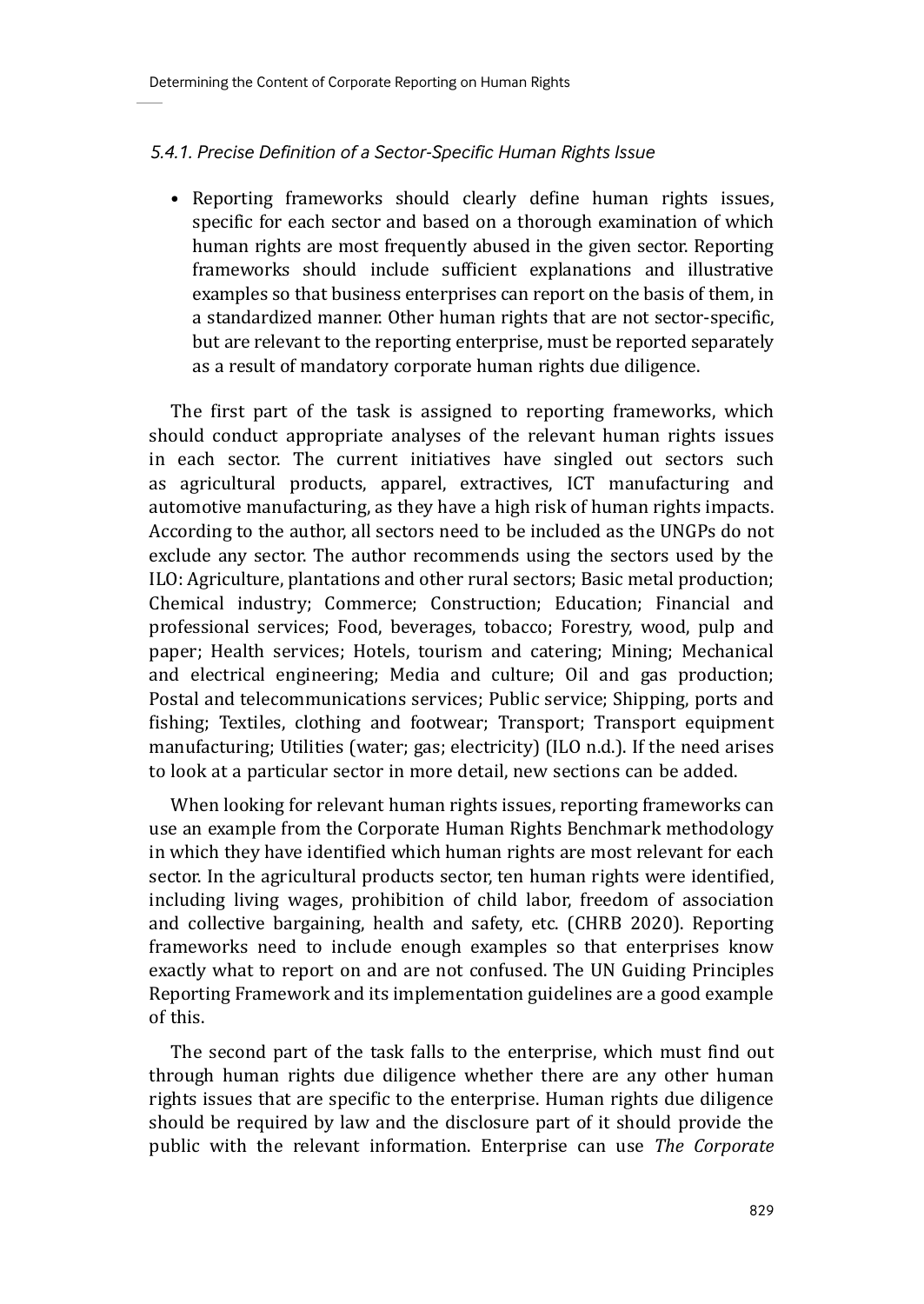*Responsibility to Respect: An Interpretive Guide* (Office of the UN High Commissioner for Human Rights), the UN Guiding Principles Reporting Framework, or the OECD *Due Diligence Guidance for Responsible Business Conduct* to identify human, environmental and social risks associated with business operations, products or services in specific sectors.

### *5.4.2. Sanctions for Non-Reporting on Defined Issues or False Reporting*

• Reporting instruments should require sanctions for failure to report or misreport on certain human rights issues. They should also require the designation of a person with knowledge of human rights due diligence to undertake corporate reporting on human rights issues.

The solution to improving the quality of human rights reporting lies in emulating the financial reporting model, where misreporting is sanctioned. Non-financial information has to be audited in the same way as financial information, using unified sector-specific indicators. Since countries are not willing to adopt this voluntarily, this has to be made mandatory. Reporting instruments (e.g. the Non-Financial Reporting Directive) should require governments to implement this requirement and have in place assurance guidance for internal auditors and external assurance providers. The ultimate goal is the adoption of a binding international reporting instrument that would impose sanctions.

To improve the quality of human rights reporting, human rights reporting should be entrusted to a person with knowledge of human rights due diligence. Human rights reporting cannot be outsourced to PR firms as they try to portray the enterprise in the best possible way instead of making an honest assessment of the situation. The system should be similar to that for the protection of personal data, where a person within the enterprise is designated as data protection officer.<sup>20</sup>

### **6. ANALYSIS OF THE CURRENT HUMAN RIGHTS REQUIREMENTS FOR CONTENT IN REPORTING FRAMEWORKS**

The author analyzes whether the two most commonly used frameworks for voluntary non-financial reporting – the GRI Standards and the UN Guiding Principles Reporting Framework – currently meet the requirements

<sup>20</sup> See Articles 37, 38 and 39 of the General Data Protection Regulation.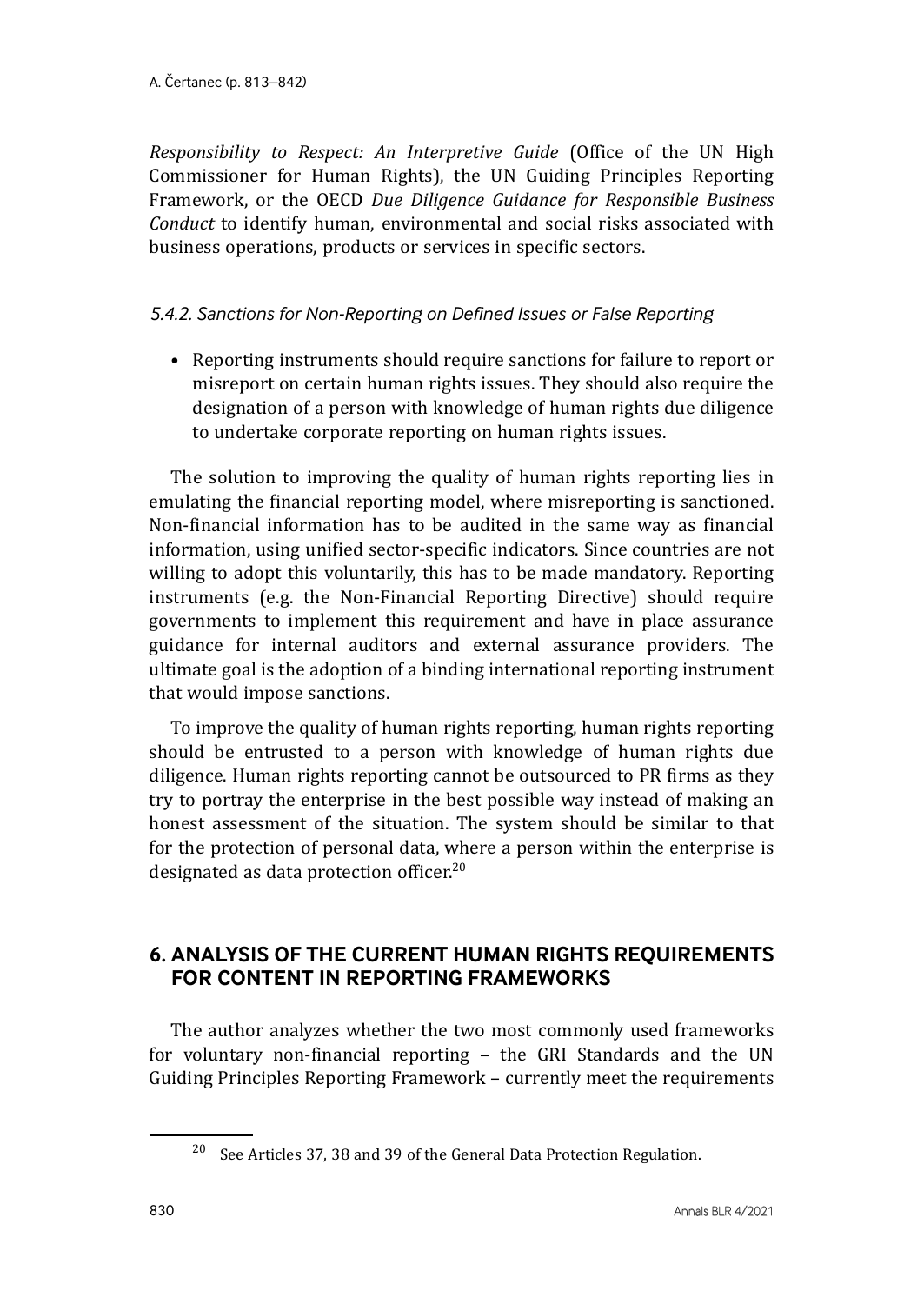for content determined by the author, and if either of these frameworks were incorporated into a mandatory corporate human rights reporting instrument and if not, how they could be changed.

### **6.1. GRI Standards21**

Standard GRI 412 – Human Rights Assessment requires the enterprise to report on the number and percentage of operations that have undergone a human rights review or impact assessment (reporting requirement 412– 1), the number and percentage of employee trainings on human rights policies or procedures (reporting requirement 412–2), and the number and percentage of significant investment agreements, and contracts that include human rights clauses or that have undergone a human rights review (reporting requirement 412–3). The GRI Standards on a specific human rights issue (i.e. GRI 406: Non– Discrimination) require an enterprise to report on various matters, most frequently on the number of incidents and their status, or the naming of operations and suppliers that pose a risk of incidents and measures taken.

The analysis shows that the GRI standards do not meet the requirements for content determined by the author. They define eight different human rights topics and have a common standard for human rights (GRI 412 Human Rights Assessment), but have no sector-specific standards. In this way, they exclude many important human rights issues (e.g. freedom of thought, conscience and religion; right to privacy; right of an adequate standard of living, etc.). The UNGPs clearly state that all human rights must be respected and therefore all have to be taken into consideration. Furthermore, the GRI standards provide guidance but not enough illustrative examples, so

 $^{21}\,$  The paper was written before the GRI published the revised Universal Standards in 2021 (GRI 1: Foundation 2021, GRI 2: General Disclosures 2021 and GRI 3: Material Topics 2021) that will be in effect for reporting, starting 1 January 2023. The Universal Standards have been revised to incorporate reporting on human rights and environmental due diligence for organizations to manage their sustainability impacts, including on human rights, as set forth in intergovernmental instruments by the UN and OECD (GRI 2021a). In development are also new Sector Standards that will enable more consistent reporting on sector-specific impacts by helping to identify a sector's most significant impacts (GRI 2021a). GRI is also running Topic Standard Project for Human Rights that is focused on updating GRI human rights-specific Topic Standards and developing Standards for human rights issues not yet covered in the GRI Standards (GRI 2021b). With the revision and the new development of GRI Standards, many of the recommendation of the paper will be considered.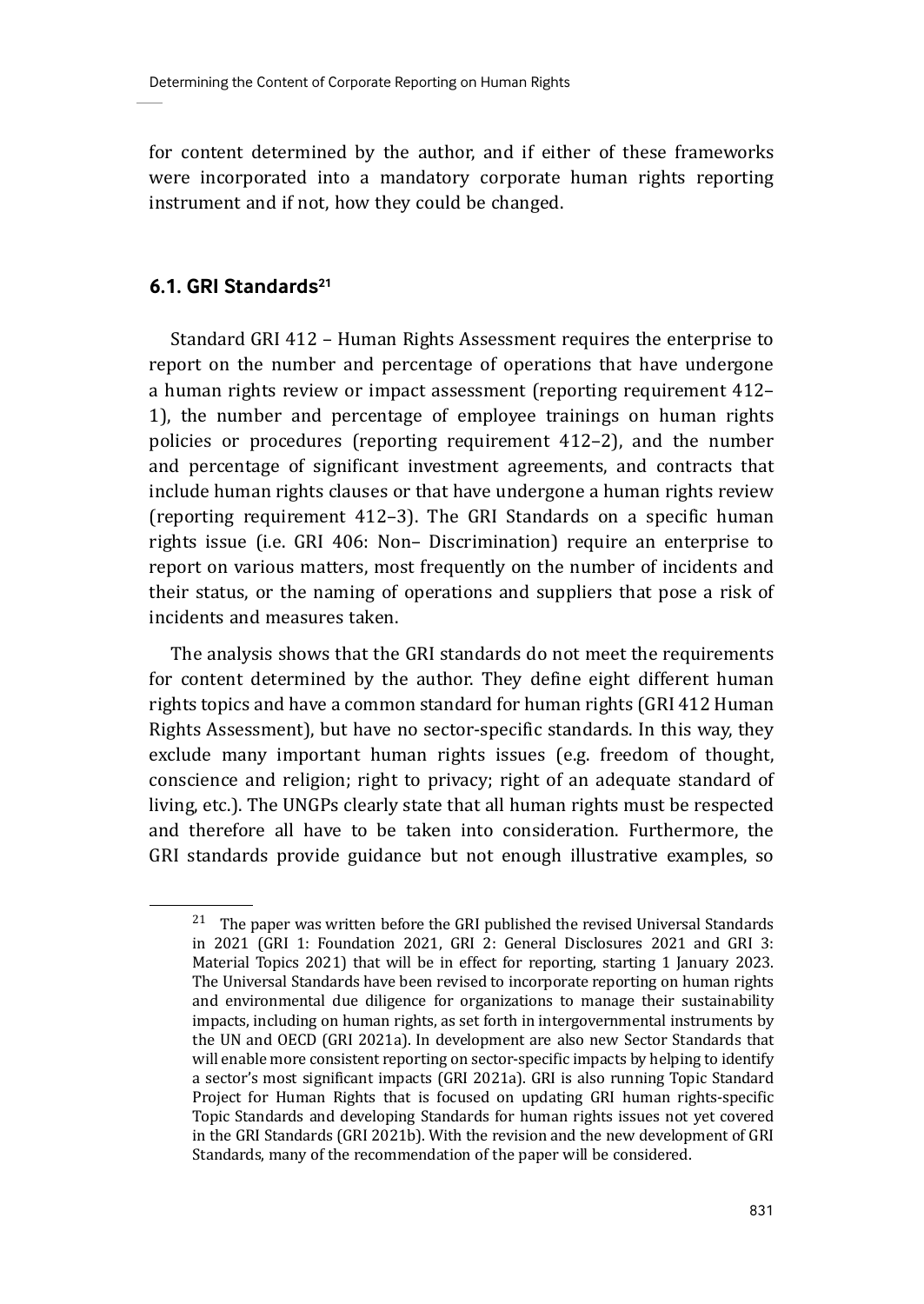enterprises do not know exactly how to report on them, which leads to confusion. The guidelines need to be specific enough to allow standardization of reporting content.

To meet the content requirements determined by the author, the first option is to amend GRI Standard 412 to include an additional requirement, 412–4, that would identify different sectors of the economy (e.g. the apparel sector) and their relevant human rights issues (e.g. living wage, prohibition on child labor, rights to physical integrity, right to privacy, etc.). It should be mandatory to report a number of incidents of each relevant human rights abuse and its status or identify operations, the suppliers that pose a risk to the relevant human right, and the measures taken. The second option would be to accept new standards for each human right, reporting the number of incidents of each relevant human rights abuse and their status or naming operations, the suppliers that pose a risk to the relevant human right, and the measures taken. Reporting instruments would then have the task of defining human rights issues, specific to each sector. In both cases, illustrative examples should be given to show enterprises how to report on them. One of the best practices in this area is the UN Guiding Principles Reporting Framework.

This approach is better, as current because the UNGPs explicitly state that all human rights can be abused. Selecting only eight human rights gives the impression that other human rights are not as important. With clearly defined human rights issues, specific to each sector, and clear guidance, the uncertainty of enterprises as to what to report would be expelled.

#### **6.2. The UN Guiding Principles Reporting Framework**

The UN Guiding Principles Reporting Framework is based on demonstrating continuous improvement, focusing on respect for human rights as opposed to philanthropic activities, addressing the most severe human rights impacts, providing balanced examples from relevant areas and explaining any omission of important information (Shift and Mazars 2015, 4–5). Part A consists of a set of questions regarding the governance of respect for human rights – policy commitment and embedding respect for human rights. Part B defines the focus of reporting – explanation and identification of salient human rights issues associated with the enterprise's activities and business relationships, with possible focus on specific areas. Additional severe impacts need to be identified and an explanation provided as to how they have been addressed. Part C addresses the management of salient human rights issues, such as specific policies, stakeholder engagement, assessing impacts, integrating results, and taking action, tracking performance, and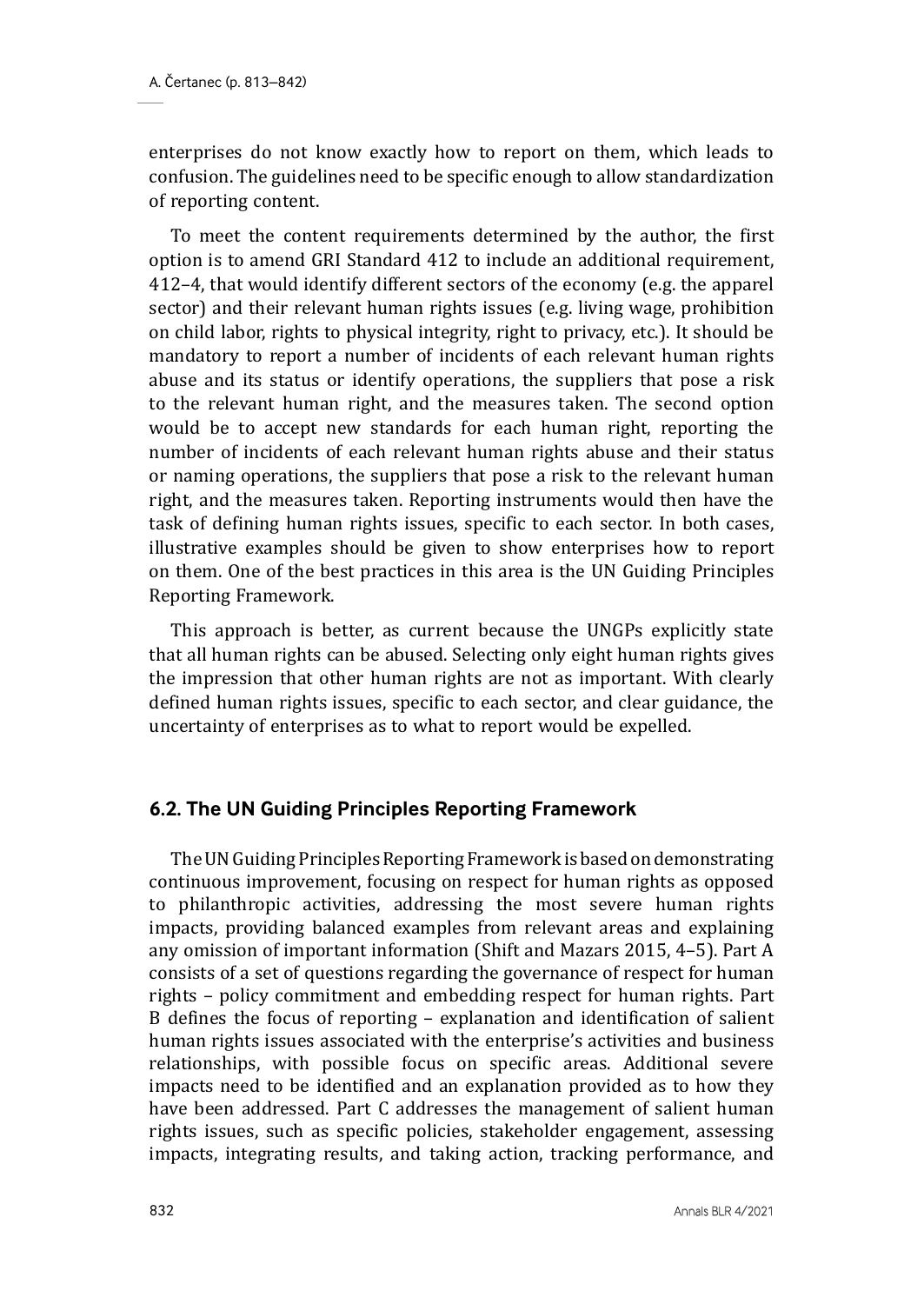remediation. The final decision on what to report is in the hands of the individual enterprise, but it should work towards answering the supporting questions and improving the quality of its responses to all questions over time (Shift and Mazars 2015, 4).

The analysis shows that the UN Guiding Principles Reporting Framework provides relevant indicators and enough practical examples so that enterprises know exactly how to report on them when they choose their human rights issues. However, the content requirements determined by the author are not met – because the guidelines are too broad. Only human rights in general are mentioned, but no specific human right is addressed. There are no sector-specific issues, as it is up to each enterprise to identify salient human rights issues. Furthermore, enterprises choose which questions to answer and therefore comparison is not possible. All this creates uncertainty for an enterprise and prevents standardization.

To meet the content requirements determined by the author, the UN Guiding Principles Reporting Framework should be amended to specify which are the salient human rights issues for each sector and enterprises should report on them according to the sector in which they operate. In the apparel sector, for example, the framework would specify relevant human rights issues (e.g. living wage, freedom of association and collective bargaining, prohibition on child labor, right to safe and healthy working conditions, rights to physical integrity, right to privacy, etc.) and not defer this to the enterprise itself. The enterprises would add to their reports the human rights issues that are relevant only to them. They would not be allowed to pick and choose questions, but all should be included unless they provide a valid explanation.

This approach is better than the existing one, as it allows comparability of reports and facilitates the identification of human rights issues from an enterprise's perspective.

### **7. A WAY FORWARD**

The European Commission (2020) identified three possible ways of addressing issues with the content of non-financial reporting in its Inception Impact Assessment: revising the general non-binding guidelines and/or issuing additional guidelines on specific topics; exploring the use of existing or possible future standards on non-financial reporting, and; revising and strengthening the provisions of the Non-financial Reporting Directive. Such a revision could include, inter alia, specifying in more detail what nonfinancial information enterprises should report, and requiring enterprises to use a standard for non-financial reporting (European Commission 2020).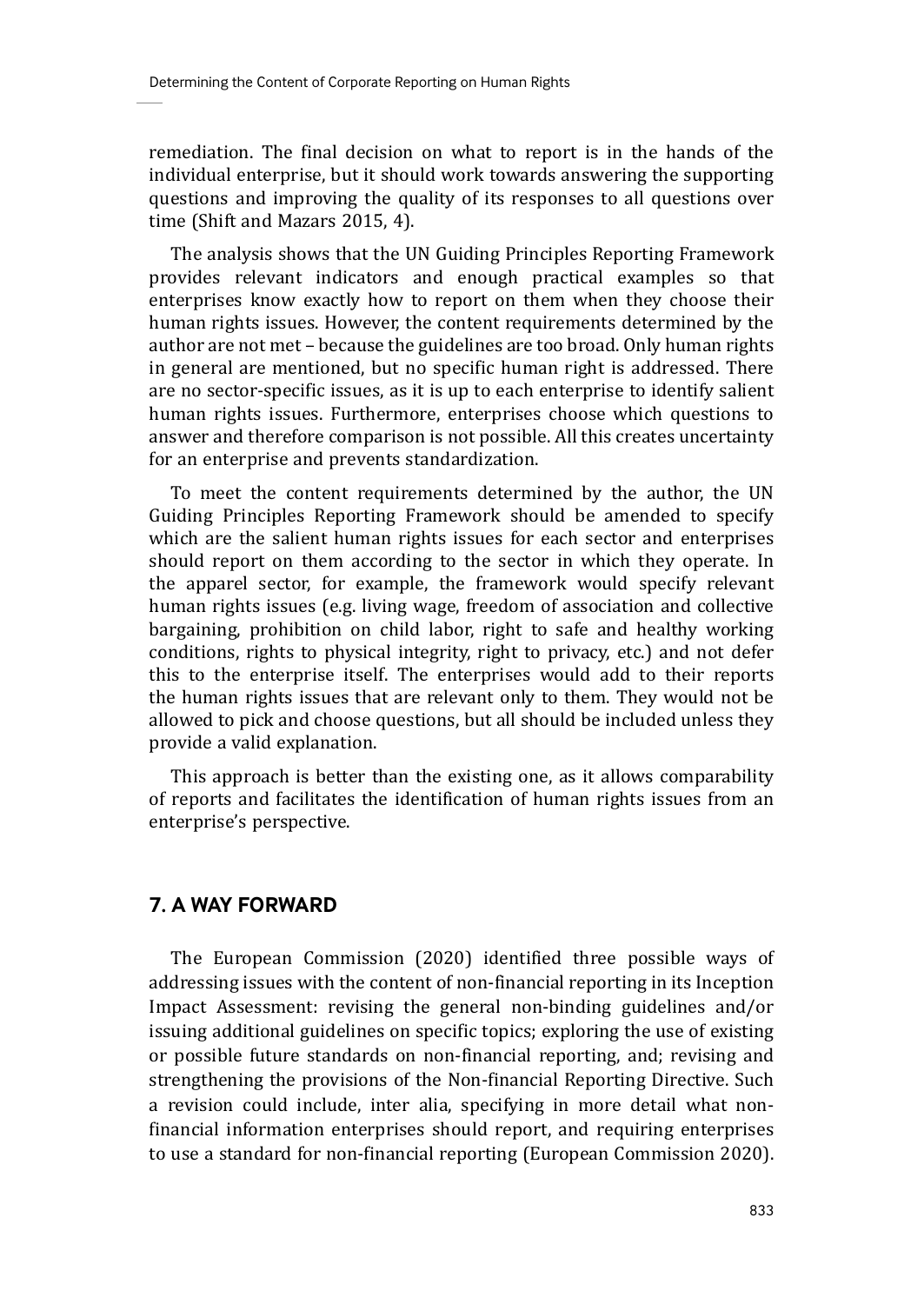In the author's view, Non-Financial Reporting Directive should also require sanctions for not reporting or misreporting certain human rights issues. It should also require the designation of a person with knowledge of human rights due diligence to undertake corporate reporting on human rights issues.

Tschopp, Nastanski (2014, 147–8) found that the GRI standards have the full potential to be a globally agreed upon standard<sup>22</sup> and serve as a benchmark for improving performance.<sup>23</sup> Freyman (2011, 55) opposes this as she believes that the GRI standards do not offer enough to effectively compare the performance among the participating business enterprises. Cragg (2010, 772) recommends a solution in the form where the GRI standards are only suggested, rather than the necessary standards, in order to ease the tension created by a one-size-fits-all approach.

The analysis has shown that both examined reporting frameworks have their weaknesses and strengths regarding human rights reporting. There are multiple possible ways of going forward:

- both frameworks are preserved and amended by sector-specific human rights issues and linked by defining exactly what content each framework covers.
- both frameworks are preserved and amended by sector-specific human rights issues; the choice of the framework is left to each sector.
- both frameworks are preserved and amended by sector-specific human rights issues; the choice of the framework is left to each country.
- both frameworks are preserved and amended by sector-specific human rights issues; the choice of framework depends on the size of the enterprise: a more complex human right reporting system (UN Guiding Principles Reporting Framework) is prescribed to large enterprises, a less complex one (GRI Standards) to SMEs.

The most promising idea is that both frameworks be preserved and amended by sector-specific human rights issues; the choice of framework would be left to each country. Governments should introduce mandatory reporting requirements under the chosen framework, at least for the largest

<sup>&</sup>lt;sup>22</sup> Alan Knight from AccountAbility (AA1000 Series) objects to a unified global standard as he believes there is no need for one single international CSR reporting standard but for a system that brings legitimacy and mutual recognition to a number of standards (Tschopp, Nastanski 2014, 155).

<sup>&</sup>lt;sup>23</sup> Cragg (2010, 769–71) agrees with Tschopp, Nastanski as she believes that a streamlined set of requirements would allow greater stability and predictability.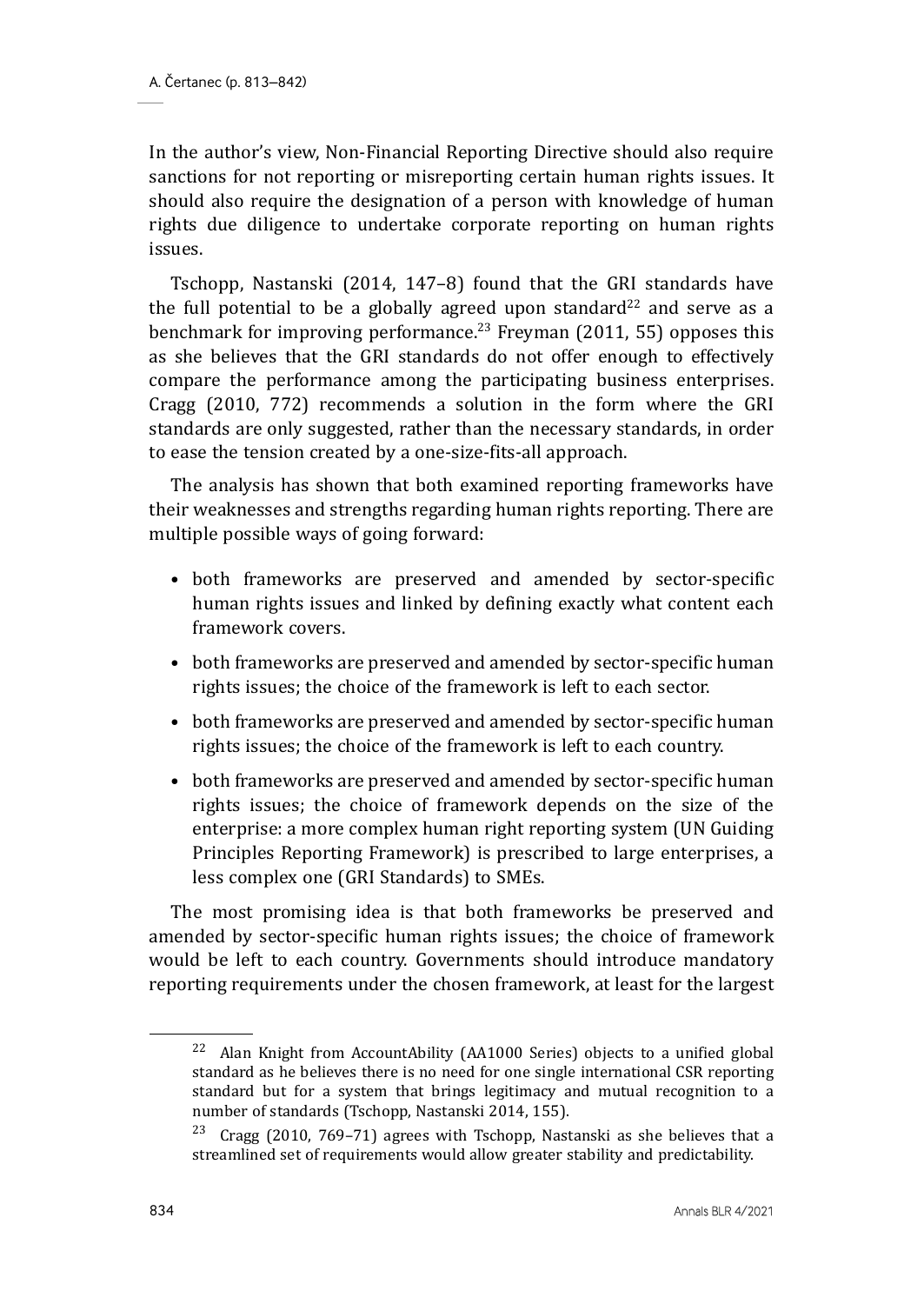enterprises. For SMEs, it can be voluntary<sup>24</sup> but with a system of incentives – if they adopt reporting requirements. In due course, the same regime is recommended, as the aim is to achieve comparability of reports.

Human rights respect is in "the best interest of society as a whole" (Čertanec 2020) so no government should be afraid to extend the mandatory reporting requirements above the minimum standards of the reporting instruments (e.g. Non-Financial Reporting Directive). Governments should:

- adopt mandatory reporting requirements for the content of the report under the chosen framework so that concerned enterprises know what to report on and how to report,
- require the designation of a person with knowledge of human rights due diligence to undertake human rights reporting,
- require mandatory auditing of human rights reporting so that the information collected can be properly assessed, and
- impose legislation that would sanction not only non-reporting but also misreporting.

Since reporting requirements involve substantial costs, $25$  it would be necessary for governments to provide appropriate incentives for proactive measures in order to change business behavior in accordance with the non-financial information collected and to measure the progress of the enterprise. In addition, governments should organize workshops for enterprises to raise awareness that the information collected is also used to achieve organizational change and that disclosure is not the ultimate goal.

## **8. CONCLUSION**

Human rights reporting represents an important form of communicating human rights impacts to stakeholders. As Buhmann (2018) states nonfinancial reporting has the potential to drive the change of business conduct if undertaken as an explicit organizational learning strategy.

 $24$  Positive discrimination of small and medium-sized enterprises is acceptable (Korže, 2019).

 $25$  The European Commission (2013) expects the financial burden on the concerned enterprises under the Non-Financial Reporting Directive to be between €600 and €4,300 per year. If more extensive reporting is implemented, it can be even between €155,000 and €604,000.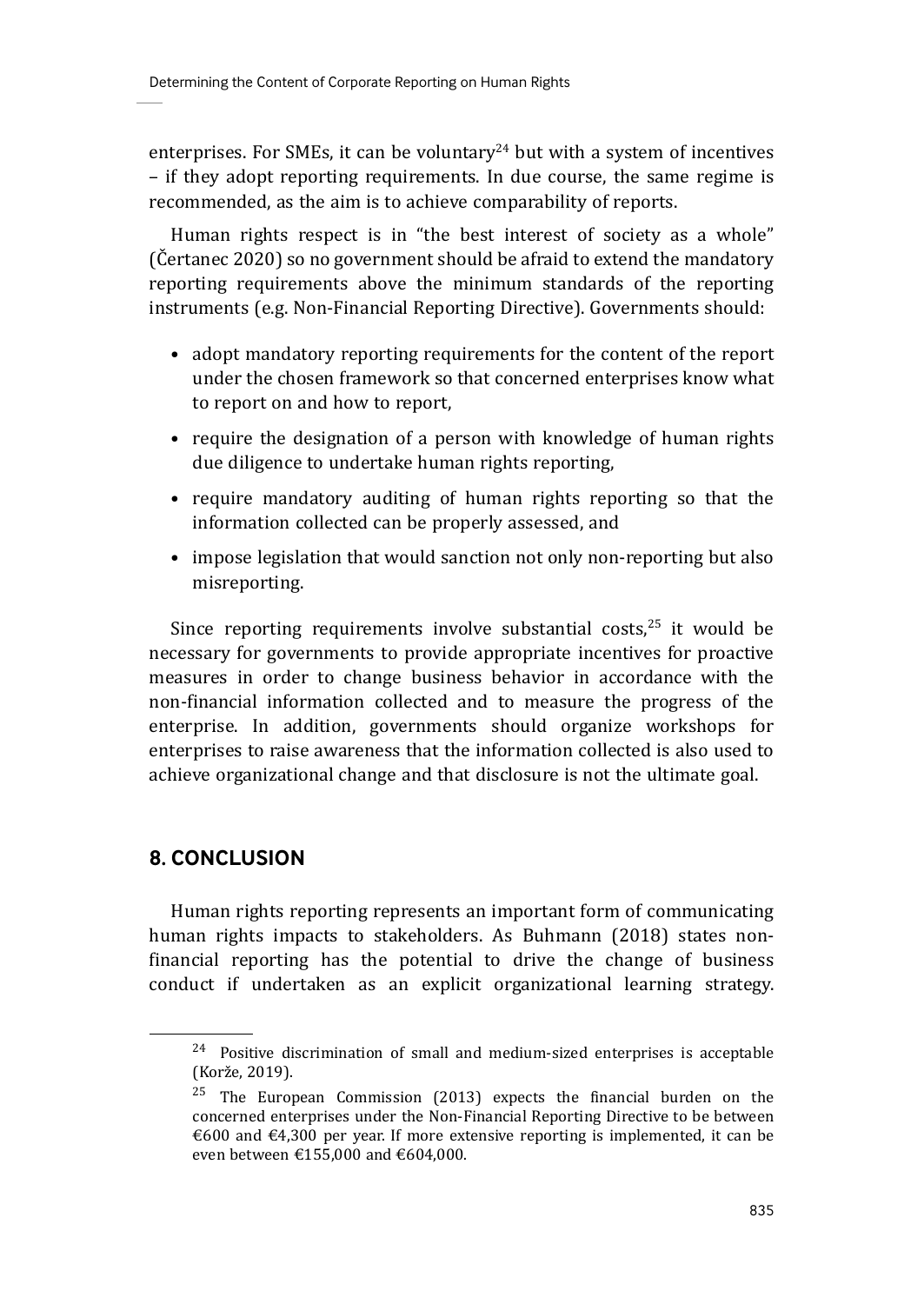Business enterprises have to perceive reporting as a helpful tool and not as an unnecessary evil, as they perceive it at the moment. The procedure of reporting should be facilitated and not seen as an additional burden.

The solution lies in copying the model of financial reporting, where false statements are sanctioned. The standardization of report content would be made possible through the clear definition of human rights issues, specific for each sector. Standardization of report content and independent external assurance of the report would provide a system of credible and comparable reports. Auditors would be able to verify not only the disclosure of information, but also its credibility. Sanctions for non-reporting of the defined issues or misreporting can be adopted on this basis and used to address inadequacies. All this would lead to a change in organizational behavior and the adoption of proactive measures to prevent adverse human rights impacts.

To achieve this goal, the following requirements for content should be adopted:

- Reporting frameworks should clearly define human rights issues, specific for each sector and based on a thorough examination of which human rights are most frequently abused in the given sector. Reporting frameworks should include sufficient explanations and illustrative examples so that business enterprises can report on the basis of them in a standardized manner. Other human rights that are not sectorspecific but are relevant to the reporting enterprise must be reported separately, as a result of mandatory corporate human rights due diligence.
- Reporting instruments should require sanctions for failure to report or misreport on certain human rights issues. They should also require the designation of a person with knowledge of human rights due diligence to undertake corporate reporting on human rights issues.

The analysis of the GRI standards and the UN Guiding Principles Reporting Framework shows that they do not meet the content requirements determined by author. Human rights issues are too broad, and there is no differentiation between the enterprise sectors. The advantage of the UN Guiding Principles Reporting Framework is that it provides relevant indicators and enough practical examples so that enterprises know exactly how to report on them when they choose their human rights issue, whereas the GRI standards do not.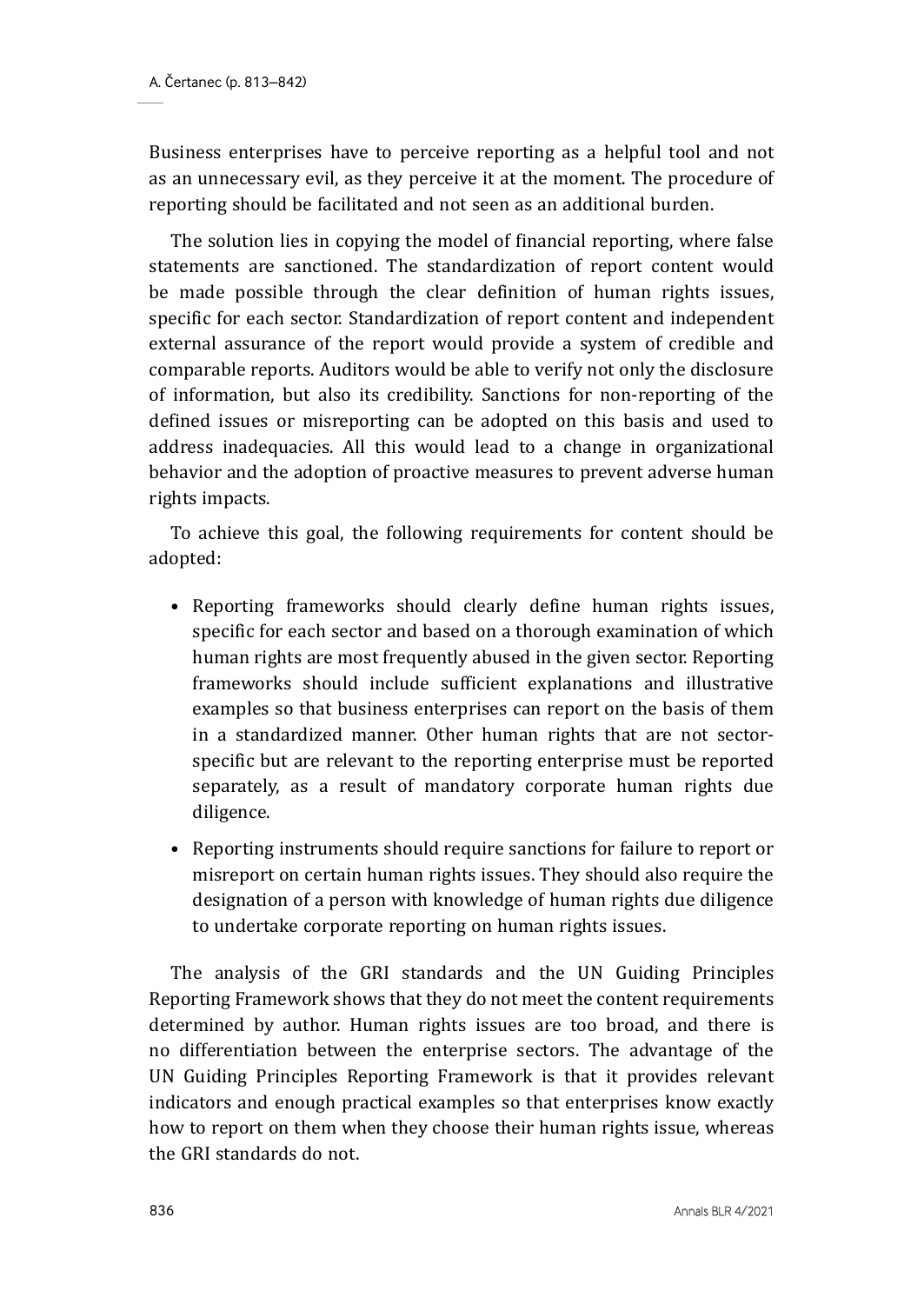To meet the content requirements determined by the author, the GRI 412 standard and the UN Guiding Principles Reporting Framework should be amended so that the frameworks specify which human rights issues to report on for each sector. The enterprises would add to their report the human rights issues that are relevant only to them. They would not be allowed to select issues, but all should be included unless they provide a valid explanation.

The most promising idea is for both reporting frameworks to be preserved and amended by sector-specific human rights issues; the choice of the framework would be left to each country. Governments should introduce mandatory reporting requirements under the chosen framework – at least for the largest enterprises. For SMEs, it can be voluntary, but with a system of incentives – if they adopt reporting requirements. If the reporting requirements were crystal clear, then auditors could also review the content of the information collected, and the governments could enact laws that sanction not only non-reporting but also misreporting. Governments should additionally organize workshops for enterprises, to give them instructions on how to collect and report on the necessary information and stipulate an organizational change. Over time, the same regime is recommended for all countries, in order to provide comparability of human rights reports at the international level. The ultimate goal is the adoption of a binding international reporting instrument that would impose sanctions for failure to report or misreport on certain human rights issues.

### **REFERENCES**

- [1] Bilchitz, David. 2013. A chasm between 'is' and 'ought'? A critique of the normative foundations of the SRSG's Framework and the Guiding Principles. 107–137 in *Human Rights Obligations of Business: Beyond the Corporate Responsibility to Respect?*, edited by Surya Deva and David Bilchitz. Cambridge: Cambridge University Press.
- [2] Bratina, Borut, Andreja Primec. 2017. Izdelava poslovnih poročil, izjav o upravljanju ter izjav o nefinančnih informacijah v konsolidiranih letnih poročilih in letnih poročilih posameznih gospodarskih družb. *Podjetje in delo* 43/6–7: 977–988.
- [3] Buhmann, Karin. 2006. Corporate social responsibility: what role for law? Some aspects of law and CSR. *Corporate Governance: The international journal of business in society* 6: 188–202, *https://doi. org/10.1108/14720700610655187* (last visited 18 November, 2021)*.*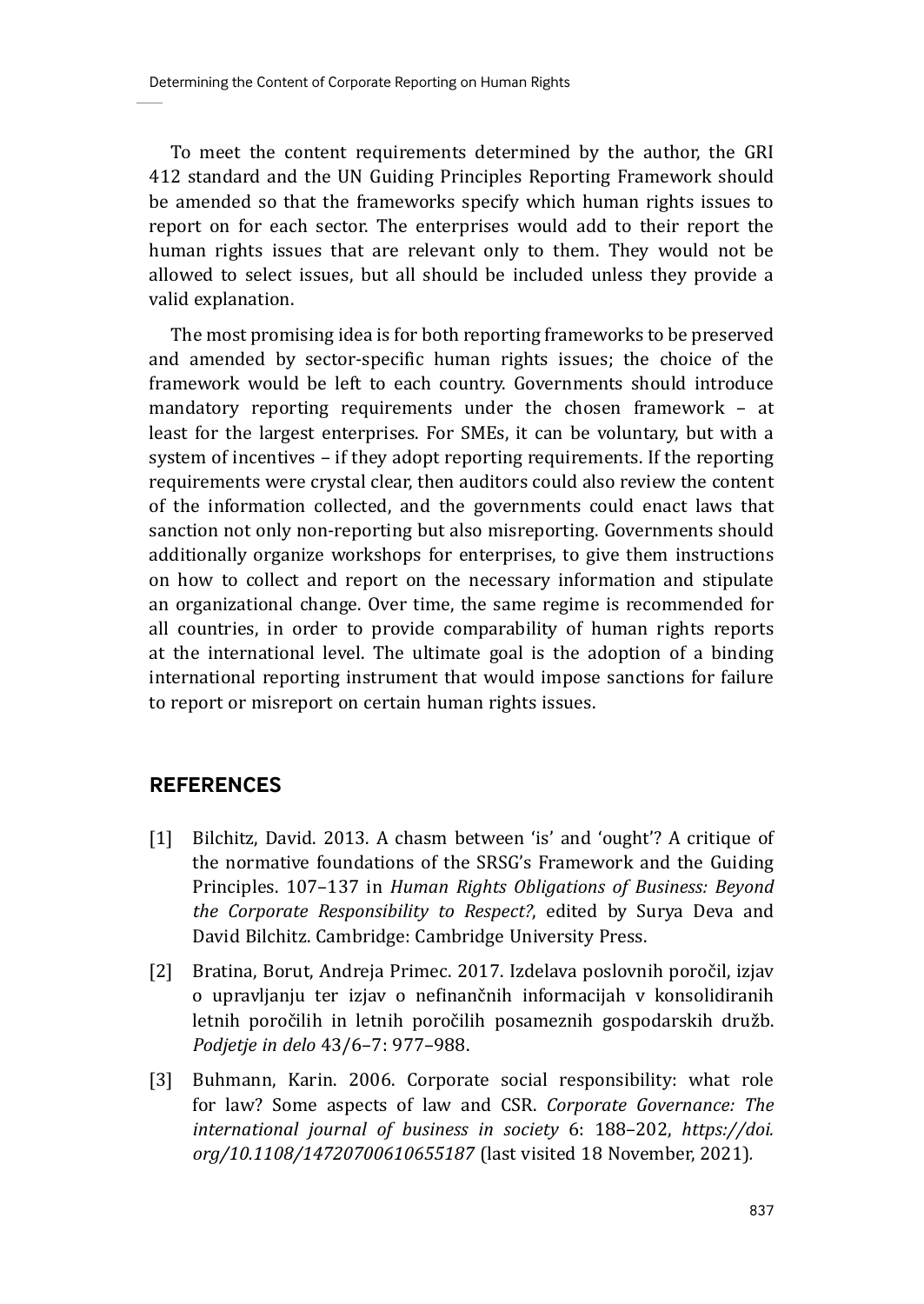- [4] Buhmann, Karin. 2018. Neglecting the Proactive Aspect of Human Rights Due Diligence? A Critical Appraisal of the EU's Non-Financial Reporting Directive as a Pillar One Avenue for Promoting Pillar Two Action. *Bus. Hum. Rights J*. 3: 23–45.
- [5] Commission of the European Communities. 2001. Green Paper "Promoting a European framework for corporate social responsibility", COM (2001) 366.
- [6] Corporate Register. n.d. Live Charts. *http://www.corporateregister.com/ livecharts/?chart=1&cou=All&sec=All&sub=All&our=All* (last visited 1 July, 2021).
- [7] Cragg, Brittany T. 2010. Home is Where the Halt is: Mandating Corporate Social Responsibility through Home State Regulation and Social Disclosure. *Emory Int. Law Rev*. 24: 735–775.
- [8] CHRB. 2020. Corporate Human Rights Benchmark Methodology 2020. For the Agricultural Products, Apparel and Extractives Industries. *https://assets.worldbenchmarkingalliance.org/app/uploads/2021/03/ CHRB2020MethodologyAGAPEX.pdf* (last visited 15 August, 2021).
- [9] Čertanec, Ana. 2019. The connection between Corporate Social Responsibility and Corporate Respect for Human Rights. *DANUBE* 10: 103–128, *https://doi.org/10.2478/danb-2019–0006* (last visited 18 November, 2021).
- [10] Čertanec, Ana. 2020. The impact of corporate respect for human rights on the competitiveness and long-term business stability. *International Journal of Contemporary Business and Entrepreneurship* 1: 13–37, *https://doi.org/10.47954/ijcbe.1.2.2* (last visited 18 November, 2021).
- [11] De Felice, Damiano. 2015. Business and Human Rights Indicators to Measure the Corporate Responsibility to Respect: Challenges and Opportunities. *Human Rights Quarterly* 37: 511–555.
- [12] De la Vega, Constance, Amol Mehra. 2009. International Legal Accountability over Non-State Actors: An Analysis of the Report of the Special Representative of the Secretary General. *Zeitschrift für Menschenrechte* 3: 26–40.
- [13] Economic and Social Council. 2006. Interim Report of the Special Representative of the Secretary-General on the Issue of Human Rights and Transnational Corporations and Other Business Enterprises, E/ CN.4/2006/97.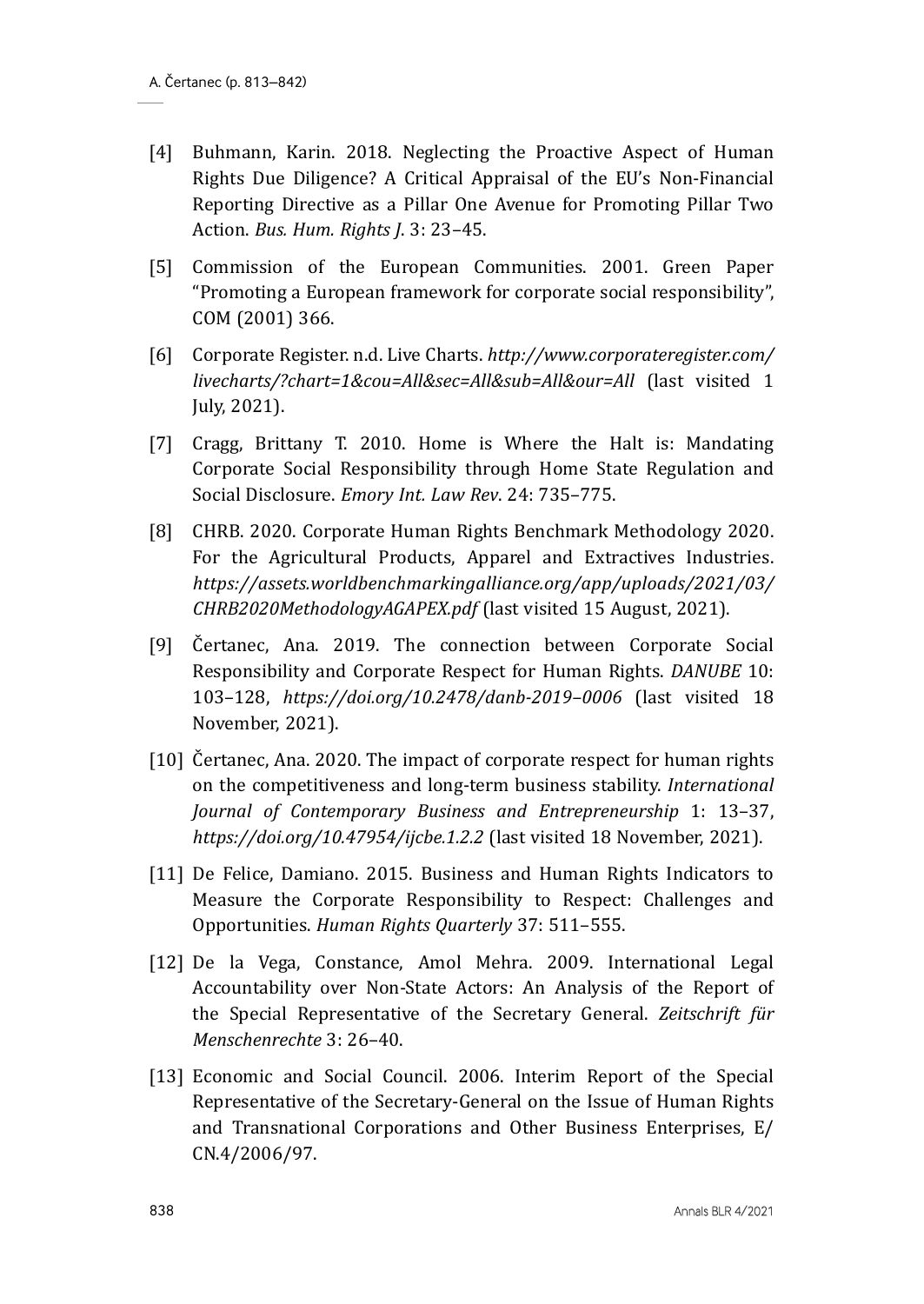- [14] Emeseh, Engobo, Ondotimi Songi. 2014. CSR, human rights abuse and sustainability report accountability. *International Journal of Law and Management* 56: 136–151.
- [15] European Commission. 2013. Commission staff working document: Impact assessment. Accompanying the document Proposal for a Directive of the European Parliament and of the Council amending Council Directives 78/660/EEC and 83/349/EEC as regards disclosure of nonfinancial and diversity information by certain large companies and groups, SWD (2013) 127 final.
- [16] European Commission. 2017. Communication from the Commission, Guidelines on non-financial reporting (methodology for reporting nonfinancial information), C (2017) 4234 final.
- [17] European Commission. 2020. Inception MPACT Assessment: Revision of the Non-Financial Reporting Directive. Ref. Ares(2020)580716.
- [18] Freyman, Judi. 2011. Corporate Social Responsibility: A Rapidly Changing Landscape. *EHS Today*, 10 October, 54–60.
- [19] GRI. 2018. GRI 412: Human Rights Assessment 2016. *https://www. globalreporting.org/standards/media/1027/gri-412-human-rightsassessment-2016.pdf/* (last visited 1 March, 2020).
- [20] GRI. n.d. About Sustainability reporting. *https://www.globalreporting. org/information/sustainability-reporting/Pages/default.aspx* (last visited 1 July, 2021).
- [21] GRI. 2021a. The global standards for sustainability reporting. *https:// www.globalreporting.org/standards/* (last visited 1 November, 2021).
- [22] GRI. 2021b. Topic Standard Project for Human Rights. *https://www. globalreporting.org/standards/standards-development/topic-standardproject-for-human-rights/* (last visited 1 November, 2021).
- [23] Haller, Axel, Michael Link, Tobias Groß. 2017. The Term 'Non-financial Information' – A Semantic Analysis of a Key Feature of Current and Future Corporate Reporting. *Accounting in Europe.* 14: 407–429, *https://doi.org/10.1080/17449480.2017.1374548* (last visited 18 November, 2021).
- [24] Hess, David. 2008. The Three Pillars of Corporate Social Reporting as New Governance Regulation: Disclosure, Dialogue, and Development. *Bus Ethics Q* 18: 447–482.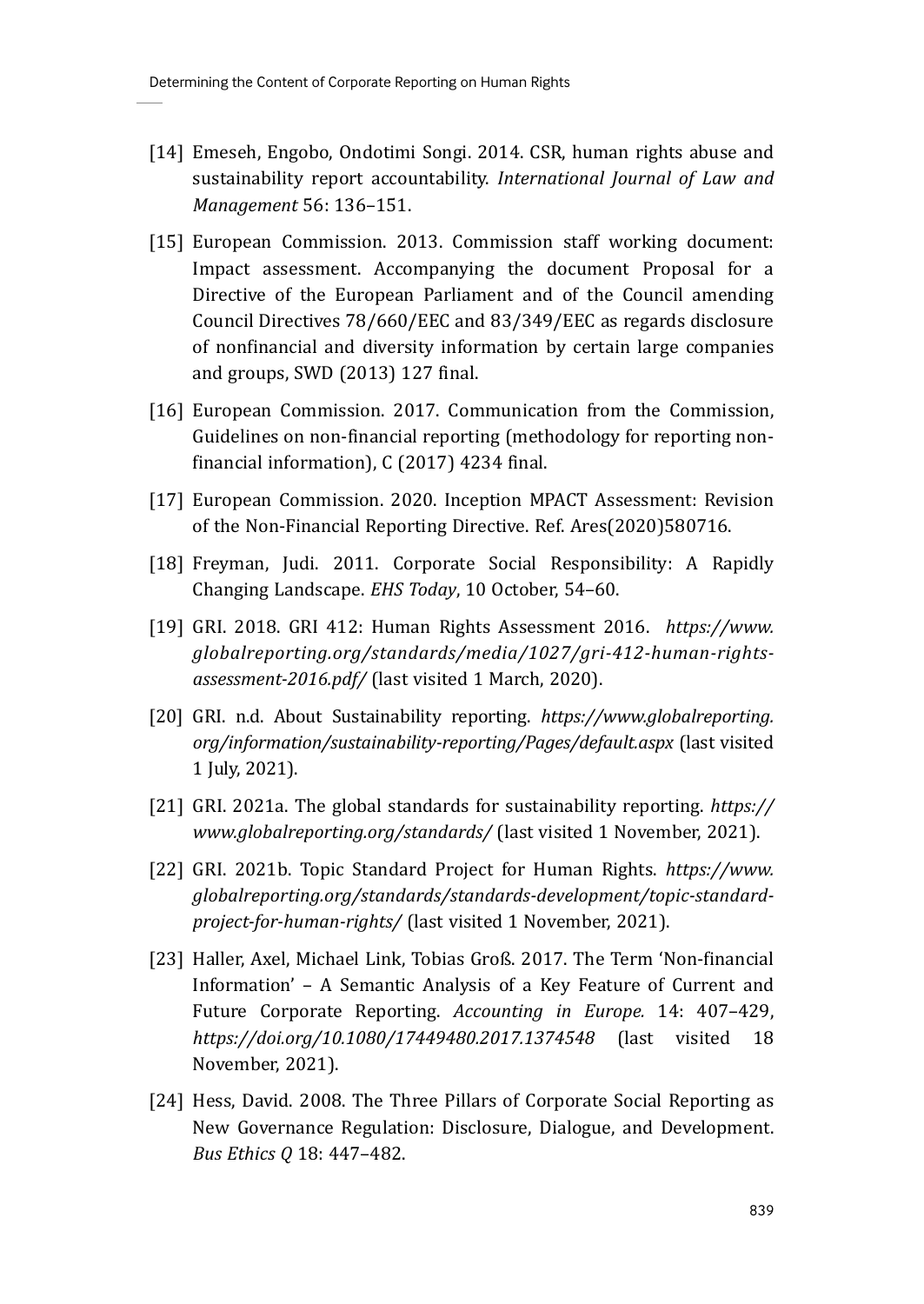- [25] Hess, David. 2019. The Transparency Trap: Non-Financial Disclosure and the Responsibility of Business to Respect Human Rights. *American Business Law Journal* 561: 5–53.
- [26] Human Rights Council. 2011. Report of the Special Representative of the Secretary-
- [27] General human rights and transnational corporations and other business enterprises. Guiding Principles on Business and Human Rights: Implementing the United Nations 'Protect, Respect and Remedy' Framework, UN Doc. A/HRC/17/31.
- [28] International Labour Organization (ILO). n.d. Industries and sectors. *https://www.ilo.org/global/industries-and-sectors/lang--en/index.htm* (last visited 15 August, 2021).
- [29] International Organization for Standardization. 2010. ISO 26000 Guidance on social responsibility. *www.iso.org/iso/home/standards/ iso26000.htm* (last visited 1 July, 2020).
- [30] Jägers, Nicola. 2013. Will Transnational Private Regulation Close the Governance Gap? 295–328 in *Human Rights Obligations of Business: Beyond the Corporate Responsibility to Respect?*, edited by Surya Deva and David Bilchitz. Cambridge: Cambridge University Press.
- [31] Korže, Branko. 2019. The right of small and medium-sized enterprises to positive discrimination in free market competition. *Danube* 10: 321– 345.
- [32] Letnar Černič, Jernej. 2011. Corporate Human Rights Obligations: Towards Binding International Legal Obligations? *Dignitas* 49–50: 55– 104.
- [33] Martin-Ortega, Olga. 2019. Due diligence, reporting and transparency in supply chains: The United Kingdom Modern Slavery Act. 110–121 in *Business and Human Rights in Europe: International Law Challenges*, edited by Angelica Bonfanti. New York: Routledge.
- [34] Martin-Ortega, Olga, Johanna Hoekstra. 2019. Reporting as a Means to Protect and Promote Human Rights? The EU Non-Financial Reporting Directive. *European Law Review* 44: 622–645.
- [35] Matten, Dirk, Jeremy Moon. 2008. "Implicit" and "Explicit" CSR: A Conceptual Framework for a Comparative Understanding of Corporate Social Responsibility. *Acad Manage Rev* 33: 404–424.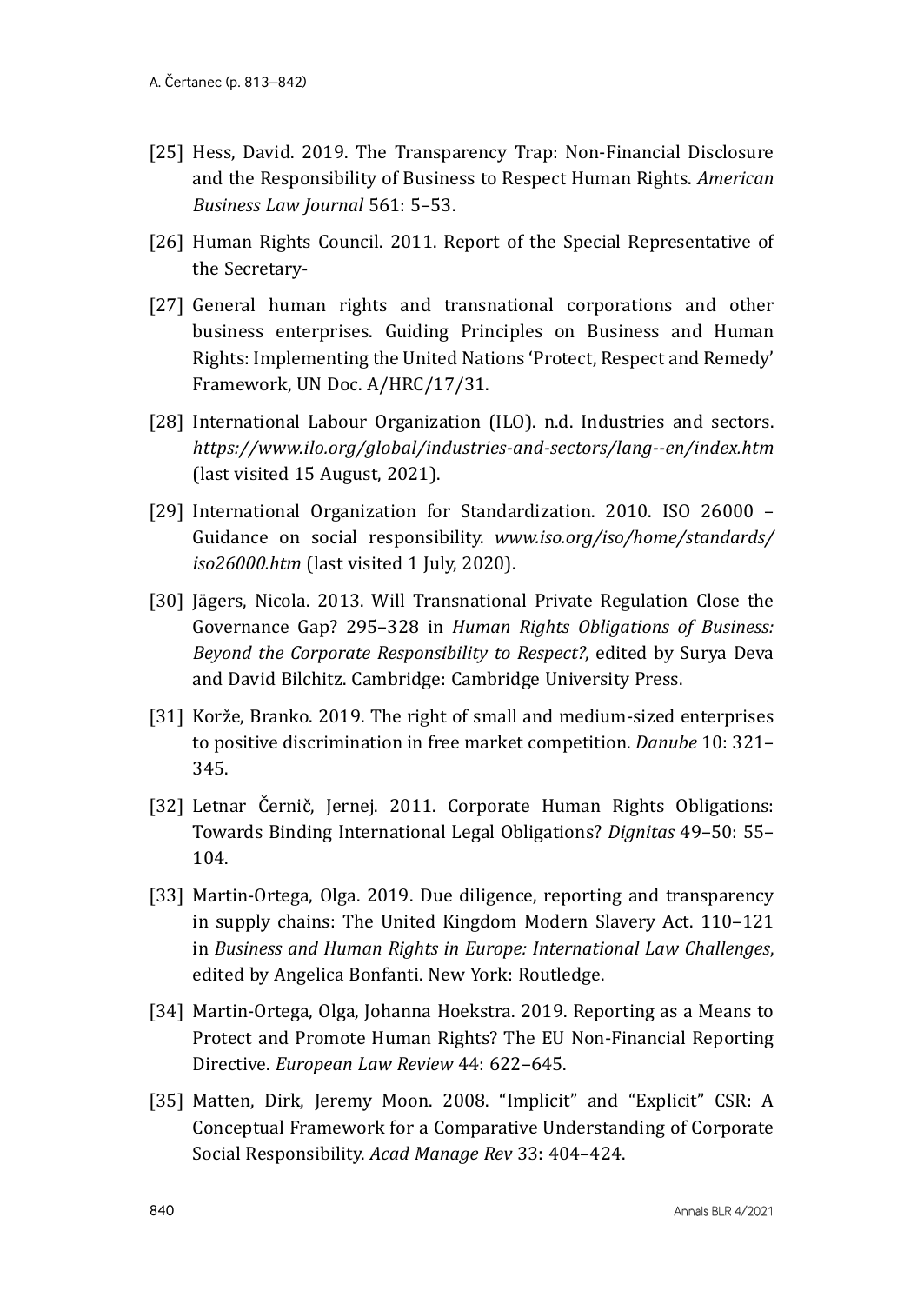- [36] Meek, Gary K., Clare B. Roberts, Sidney J. Gray. 1995. Factors Influencing Voluntary Annual Report Disclosures by US, UK, and Continental European Multinational Corporations. *J. Int. Bus. Stud.* 26: 555–572.
- [37] Mehra, Amol, Sara Blackwell. 2016. The Rise of Non-financial Disclosure: Reporting on Respect for Human rights**.** 276–283 in *Business and Human Rights: From Principles to Practice*, edited by Dorothée Baumann-Pauly and Justine Nolan. Abindon and New York: Routledge.
- [38] Michelon, Giovanna, Silvia Pilonato, Federica Ricceri. 2015. CSR Reporting Practices and the Quality of Disclosure: An Empirical Analysis. *Critical Persp. Acct.* 33: 59–78, *https://doi.org/10.1016/j. cpa.2014.10.003* (last visited 18 November, 2021).
- [39] Moratis, Lars, Timo Cochius. 2011. *ISO 26000: The Business Guide to the New Standard on Social Responsibility*. Sheffield: Greenleaf Pub.
- [40] Muchlinski, Peter. 2001. Human Rights and Multinationals: Is There a Problem? *International Affairs* 77: 31–47.
- [41] OECD. 2011. OECD Guidelines for Multinational Enterprises. OECD Publishing. *http://dx.doi.org/10.1787/9789264115415-en* (last visited 1 July, 2020).
- [42] OECD. n.d. OECD Due Diligence Guidance for Responsible Business Conduct. *https://mneguidelines.oecd.org/duediligence/* (last visited 15 August, 2021).
- [43] Perrini, Francesco. 2006. The Practitioner's Perspective on Non-Financial Reporting. *Calif Manage Rev* 48: 73–103.
- [44] Reynolds, MaryAnn, Kristi Yuthas. 2008. Moral Discourse and Corporate Social Responsibility Reporting. *J. Bus. Ethics* 78: 47–64.
- [45] Ruggie, John G. 2013. *Just Business: Multinational Corporations and Human Rights*, 1<sup>st</sup> ed. New York and London: Norton.
- [46] Sarfaty, Galit. 2013. Regulating Through Numbers: A Case Study of Corporate Sustainability Reporting. *Va. J. Int'l L.* 53: 575–621.
- [47] Searcy, Cory, Ruvena Buslovich. 2014. Corporate Perspectives on the Development and Use of Sustainability Reports. *J. Bus. Ethics* 121: 149– 169.
- [48] Shabana, Kareem M., Ann K. Buchholtz, Archie B. Carroll. 2017. The Institutionalization of Corporate Social Responsibility Reporting. *Bus Soc.*, 56: 1107–1135, *https://doi.org/10.1177/0007650316628177* (last visited 18 November, 2021.